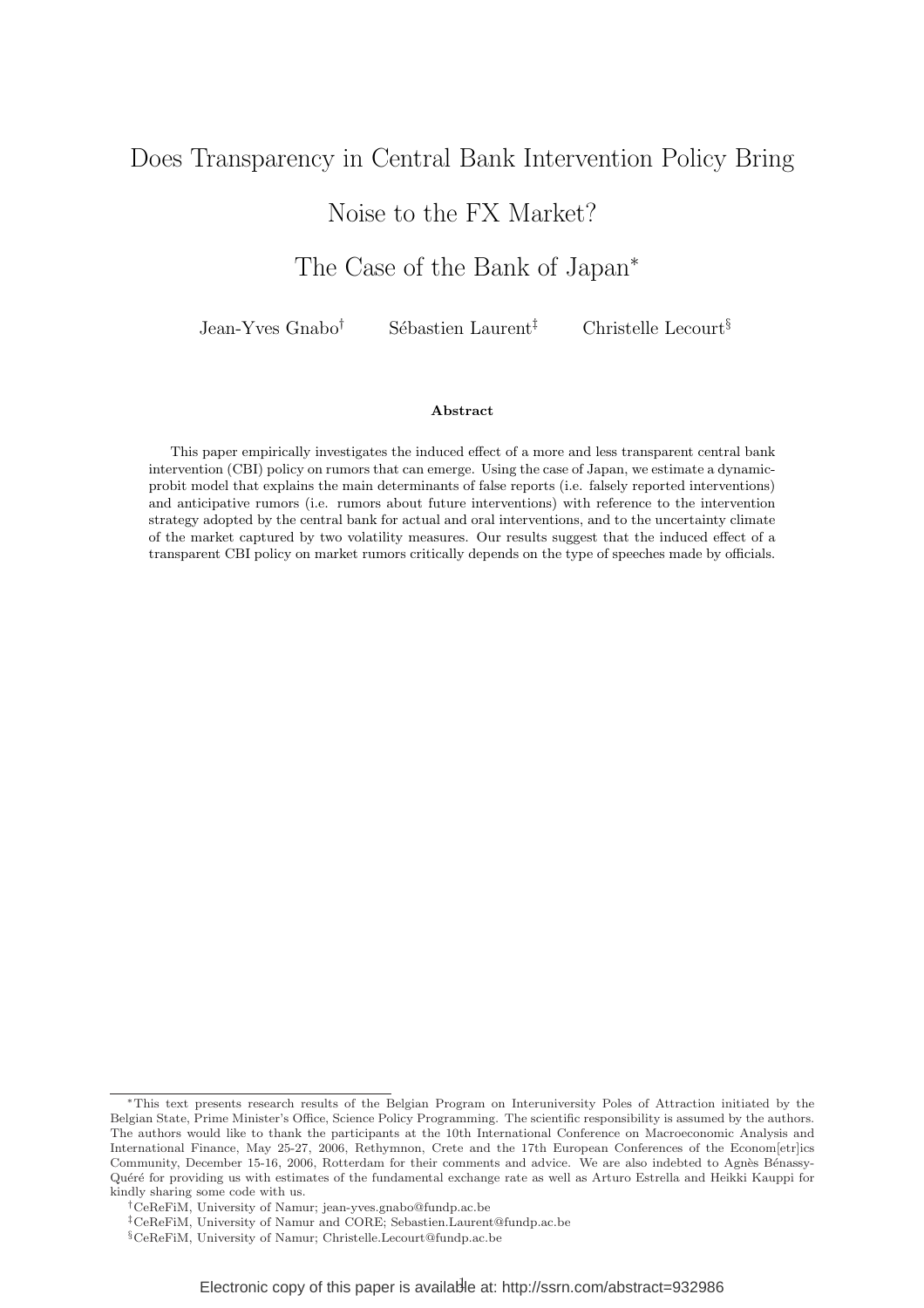# 1 Introduction

The exchange rate policies managed by many countries have changed radically since the mid-1990s. Before then, central banks (CBs hereafter) had a tendency to entertain secrecy by not clarifying their objectives. Along with a trend towards greater independence and under pressure from governments, there has been a move towards more communication and transparency in both monetary and exchange rate policy. As a matter of fact, most CBs, such as the Fed and the ECB, have become increasingly reluctant to intervene and have shifted towards the use of communication policy to manage their exchange rates. Only Japan has continued to intervene actively and unilaterally in recent years, and it has done so both actually and orally.

This shift towards the use of official communications coupled with unclear results on the effectiveness of actual interventions<sup>1</sup> led research on exchange rate policies to focus on the desirability of a more transparent intervention policy (Bhattacharya and Weller 1997, Enoch 1998, Vitale 1999, Popper and Montgomery 2001, Gnabo and Lecourt 2005) and more specifically on the effectiveness of communication policies (Fatum and Hutchinson 2002, Fratzscher 2004, Jansen and de Haan 2005, Beine, Janssen, and Lecourt 2006). The goal pursued by most of these studies is to test the direct effect of CBs' transparency and communication policy on the dynamics of exchange rates. In particular, Fratzscher (2004) shows empirically for the CBs of the G3 that "oral interventions" concerning the exchange rate and interventions policy are useful policy tools to influence exchange rates independently of whether or not they are supported by actual FX interventions. By contrast, Beine, Janssen, and Lecourt (2006) argue that official speeches aimed at confirming or commenting on the intervention operations complement, rather than substitute for, actual foreign exchange interventions.

Up to now, few studies have focused on the indirect effect of CBs' transparency and communication in the intervention policy. Chiu (2003) suggests that the degree of transparency adopted by the monetary authorities in their exchange rate policy may favor or reduce the speculation and the dissemination of rumors in the market. More precisely, Gnabo and Lecourt (2005) in a descriptive empirical paper, find that the ambiguous policy practiced by the Japanese authorities increased the market uncertainty about past and future actions of the CB, resulting in the emergence of false intervention reports.<sup>2</sup> Inversely, a too transparent policy on CB targets may favor speculative attacks from market participants by giving explicit targets for speculators to challenge, increasing the occurrence of anticipative rumors, i.e. news reporting the expectations of the market concerning a future intervention.

In line with these studies, the aim of this paper is to analyze the economic desirability of transparency in central bank intervention (CBI hereafter) policy and more precisely to assess the effects of a more and less transparent intervention policy on the market's perception and rumors. Using the case of the Bank of Japan which has continued to intervene actively and unilaterally in recent years we estimate a dynamicprobit model that explains the main determinants of the BoJ's intervention rumors in the foreign exchange market.

<sup>1</sup>Edison (1993), Sarno and Taylor (2001), Humpage (2003) and Neely (2005) provide comprehensive surveys of the literature on actual interventions in the 1980s and 1990s.

 $2$ To the best of our knowledge, Dominguez and Panthaki (2005) is the first paper analyzing the (intra-daily) direct effect of anticipative intervention rumors on exchange rate. They call an intervention expected by the market that did not occur during the day under consideration an "unrequited intervention".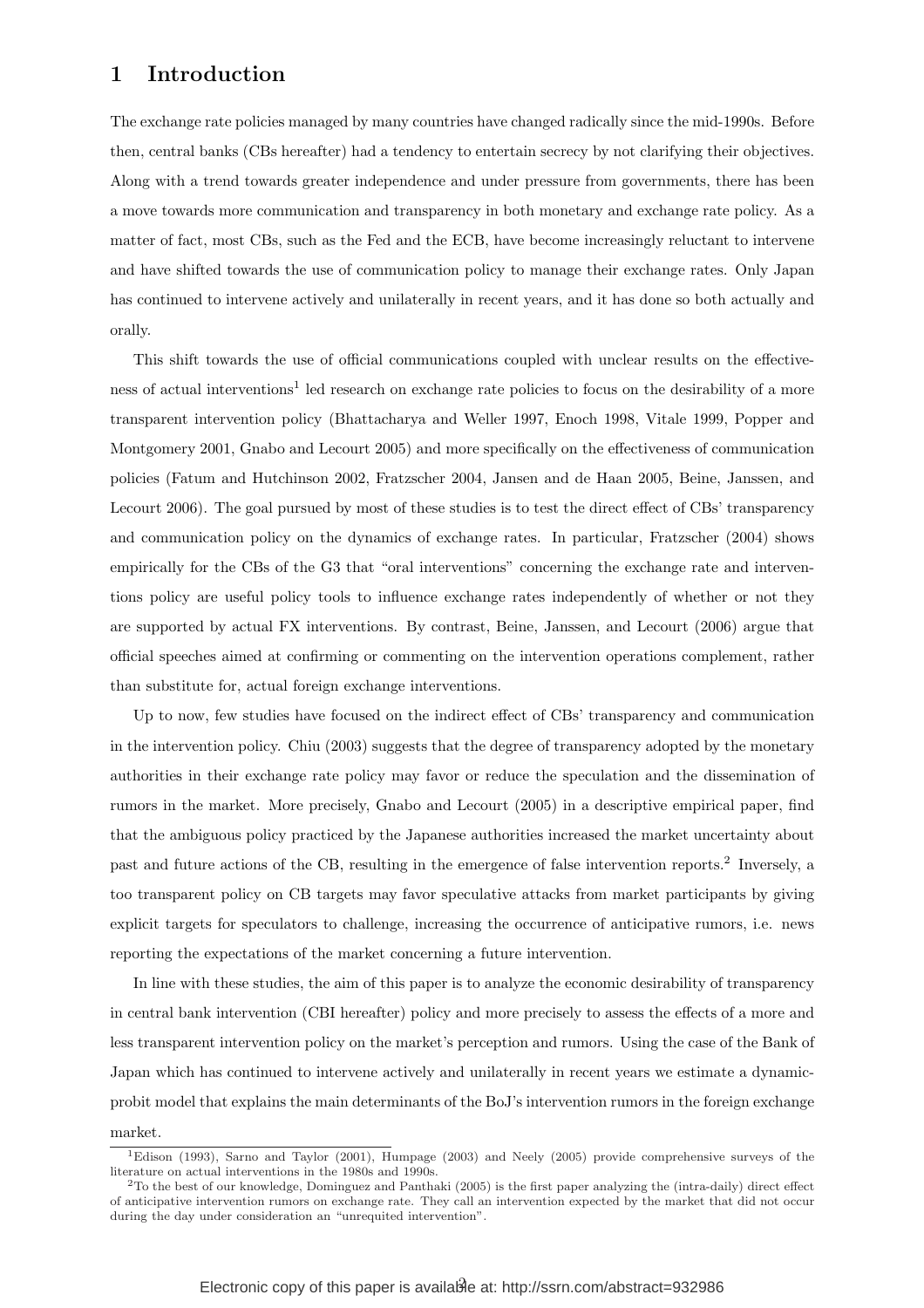Two sets of determinants are clearly identified:

- the intervention strategy adopted by the CB concerning actual as well as oral interventions;
- market factors summarizing the uncertainty climate of the market, measured in our case by volatility and jumps.

The Bank of Japan is an interesting case study because in the recent years the Japanese authorities have made several changes in their intervention policy, alternating transparency and ambiguity (see Ito 2006, Chiu 2003). After a period of transparency, recent interventions by the Bank of Japan have been conducted secretly, leading to the emergence of numerous market rumors.

This paper addresses two central questions.

Question 1: Does transparency in CBI policy introduce noise into the market?

Literally "noise is contrasted with information" (Black 1986). In our context, we consider market rumors and more precisely rumors about CBI episodes as noise. We make the distinction between false intervention reports (called false reports) - when the market mistakenly believes that a CB has intervened - and anticipative interventions rumors - news reporting the expectations of the market about a future intervention. These rumors are considered as potentially disturbing for the market because they affect currency values and increase the exchange rate volatility, as shown by Dominguez and Panthaki (2005) and Beine, Bénassy-Quéré, and McDonald  $(2006).<sup>3</sup>$ 

Question 2: Do market factors, such as the misalignment of the exchange rate, volatility and jumps, influence the dissemination of these rumors?

The idea is that uncertainty in the FX market should have an influence on all types of market rumors (Schindler 2003) and more specifically on intervention.

To this end, we developed a novel dataset, based on newswire service releases, to collect and classify different types of BoJ intervention news reports during the period 1991-2004. We distinguished reported actual interventions, falsely reported interventions (false reports), anticipative reported interventions (anticipative rumors) and oral interventions (statements concerning the exchange rate and intervention policy).

The paper is organized as follows. Section 2 provides information on the econometric specification and on the data. The results are reported in Section 3 while Section 4 discusses some robustness issues. Finally, Section 5 concludes.

# 2 Empirical strategy

## 2.1 Defining and measuring the degree of transparency of the FX policy

Transparency in economic policy usually refers to the absence of information asymmetries between monetary policymakers and the private sector (Geraats 2002). As CBs generally have priority access to information concerning their future monetary or exchange rate policies, this definition of transparency

<sup>3</sup>Dominguez and Panthaki (2005) find that both actual interventions and "unrequited interventions" have a statistically significant influence on both exchange rate returns and volatility, suggesting that the expectation of intervention, even when governments do not intervene, can affect currency values.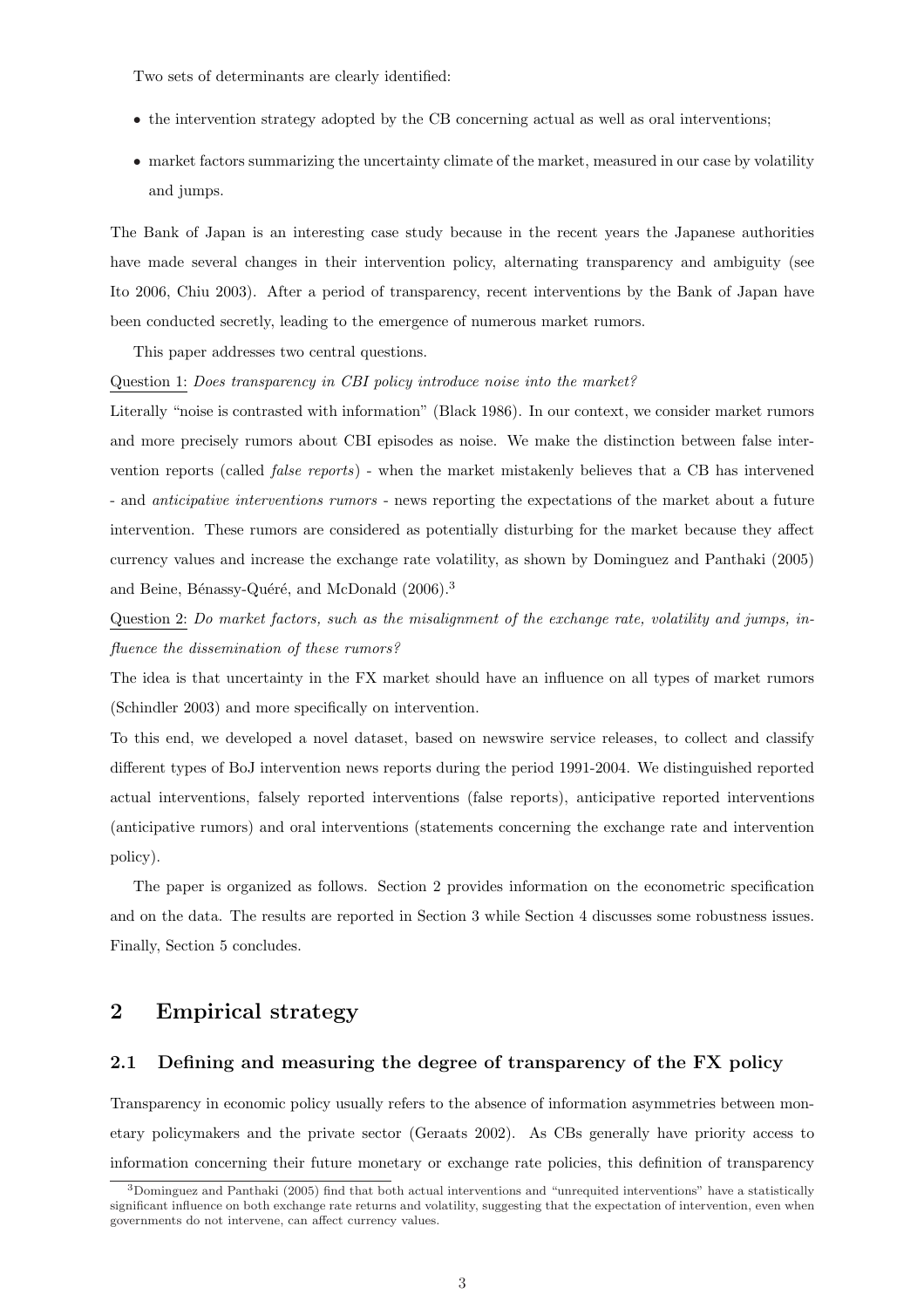suggests that CBs pass information to the market faithfully and precisely. One debate that emerges from this definition is whether "more is better" with respect to information. To enjoy a direct benefit from this extra information that is to make better informed decisions, the receiver must understand it properly. Then the quality of this information (i.e. its degree of clarity) is also expected to play a key role in the degree of transparency of the policy (Winkler 2002).

In the context of foreign exchange operations, transparency should obviously involve several aspects.<sup>4</sup> One important dimension is the use of official statements aimed at:  $i$ ) informing the market about the authorities' point of view on the level or volatility of the exchange rate and in this way giving information about the future exchange rate policy;  $ii)$  confirming and commenting on actual intervention operations at the time they are launched and hence clarifying the policy of the CB. The underlying idea is that by revealing its point of view on the exchange rate target to the market, the CB makes future action more understandable and potentially more efficient.

Another important aspect of transparency is to promote clear and understandable procedures for intervention policy. As a matter of fact, although CBs may not formally announce or confirm their operations, they may deliberately conduct them in a visible way in order to leak the intervention operations to the market. For this, the CB has three main strategies at its disposal:  $i$ ) to conduct the intervention in the market through visible channels;  $ii)$  to intervene in a concerted way, that is to intervene simultaneously with other CBs in support of (or against) the same currency;<sup>5</sup> and *iii*) to intervene with large amounts (Enoch 1998, Beine and Bernal 2006).

Conversely, non-transparency is characterized by asymmetry of information, i.e. CBs do not leak to the market some "inside" information about future fundamentals (Humpage 2000). Sometimes, CBs may also wish to retain private information about their preference for either creating surprises (Almekinders and Eijffinger 1996) or facing a strong one way trend (Hung 1997). There may even be a rationale for keeping some secrecy around the timing and/or amounts of intervention operations, even ex post, when the operations are inconsistent with monetary and fiscal commitments (Bhattacharya and Weller 1997, Vitale  $1999$ ).<sup>6</sup>

Most of the empirical evidence tends to support the desirability of a more transparent exchange rate policy to manage the FX rate (see Dominguez 1998, Beine, Bénassy-Quéré, and Lecourt 2002 for actual interventions and Fratzscher 2004, Beine, Janssen, and Lecourt 2006 for communication policy). Still, only a few studies have investigated the overall economic consequences of transparency and communication in the exchange rate policy.<sup>7</sup> For example, LeRoy and Porter (1981) and Geraats (2002) argue that transparency and communication may be undesirable if it is of poor quality or sufficiently noisy to raise market uncertainty. For Winkler (2002), when oral interventions become almost a daily routine or when comments are inconsistent, transparency may be counterproductive. In an empirical descriptive study, Chiu (2003) discusses the pros and cons of increased transparency in the intervention policy. She argues

<sup>4</sup>While there is an abundant literature on transparency in monetary policy (see inter alia, Winkler 2002, Geraats 2002), here we focus exclusively on transparency in exchange rate policy.

<sup>5</sup>Considering the three major CBs (Bank of Japan, Federal Reserve and Bundesbank), Beine and Lecourt (2004) show that the proportion of secret interventions turns out to be much lower for coordinated operations than for unilateral interventions. They note that this result is not entirely due to the magnitude of the sales or purchases as modest coordinated operations after 1987 were systematically detected by market participants.

 $6$ See Dominguez (1993) for a summary of the different reasons why CBs could intervene secretly.

<sup>7</sup>This question of the conditions under which communication may be undesirable has been analyzed at a theoretical level with respect to monetary policy (see among others Geraats 2002, Morris and Shin 2002, Amato, Morris, and Shin 2002).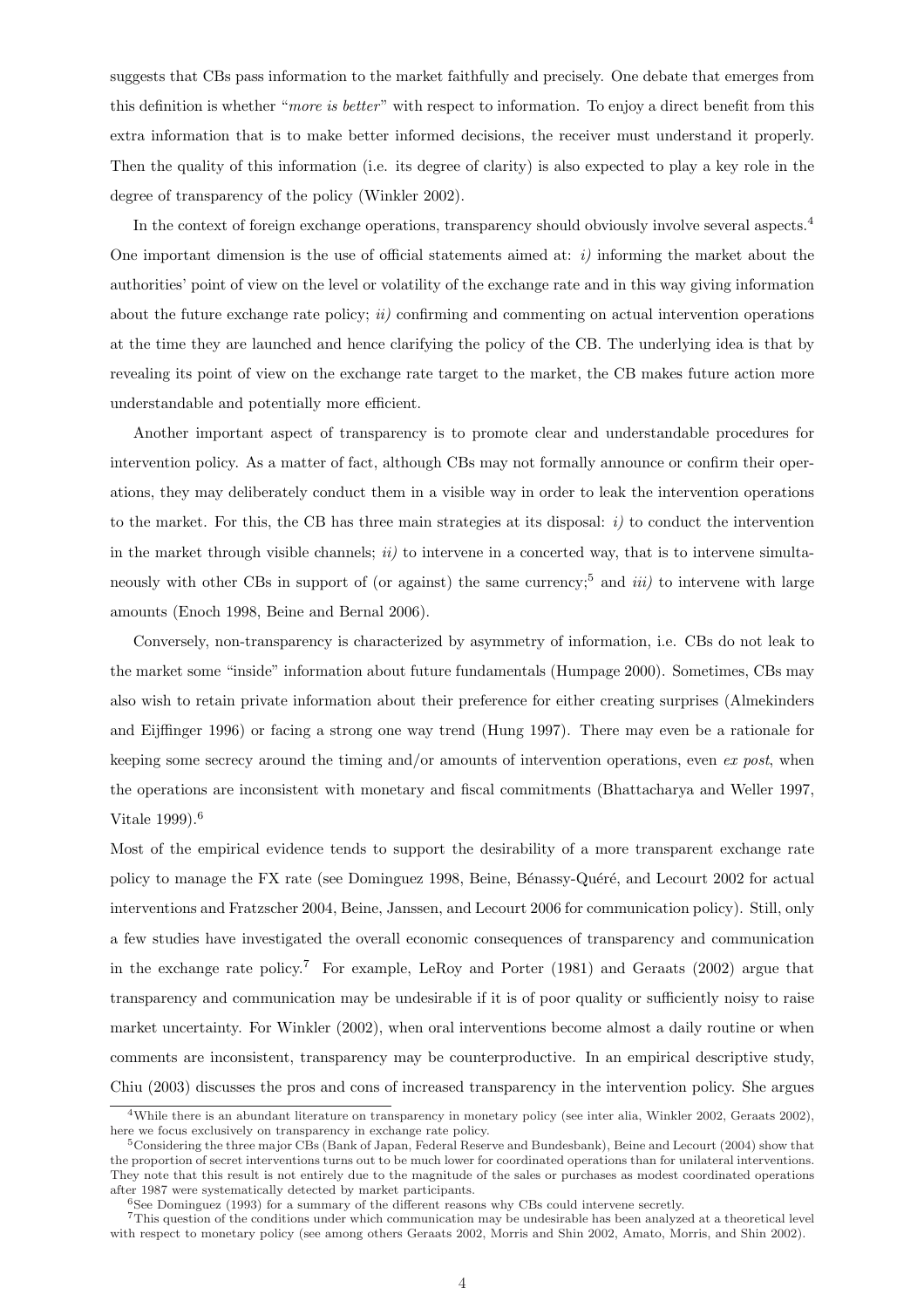that "greater transparency of intervention objectives and operations reduces speculation and rumors about CBs actions, which would be helpful when CBs try to reduce market volatility". But inversely, when communication policy is not consistent with the intervention policy, it may stimulate market rumors and increase the exchange rate volatility.

In line with this literature, we may also expect indirect effects of transparency through the emergence of rumors.

## 2.2 Defining and measuring intervention rumors

As Schindler (2003) explains rumor is contrasted with information.

Definition 1 A rumor is a piece of news which is only later confirmed as true or false; at the time the rumor is launched, the market does not know if it will turn out to be true. In contrast, information is a piece of verified news with a true content.

Schindler (2003) also emphasizes that rumors in financial markets can be considered as a substitute for news and will be disseminated to the market only if their content is interesting and relevant. As already mentioned, a CBI is associated with the arrival of private information as well as sharp moves in the exchange rate level and volatility (see among others Dominguez 1998, Beine, Bénassy-Quéré, and Lecourt 2002). This type of event naturally involves a specific financial risk that should be managed by the different actors in the market. Therefore, all pieces of information concerning this event become interesting and relevant for their trading strategies, creating a fertile ground for the dissemination of market rumors. The market information mainly derives from real-time newswire service such as Reuters and Dow Jones (Oberlechner and Hocking 2004). It is thus bulked out with journalistic analysis or commentary and pieces of information from other sources such as the journalist's own network into the market. Such a design creates a circular pattern of market information processing that in turn may open the door to the dissemination of rumors.

When a CB intervenes the signal usually evolves in three steps. First depending on whether the CB wants its action to be perceived or not, some agents detect the presence of the CB in the market. The signal is perceived by a small audience and is not considered as publicly known (some agents can also be explicitly informed by the CB itself). Then it is reported to newswire journalists through their personal network in the market made up of traders, bankers and brokers. Finally, this news is communicated to the overall market with a sentence such as "BOJ seen buying dlrs at around  $104.00$  yen in Tokyo" (Reuters, August 11, 1993) through newswire, making it public.<sup>8</sup>

Definition 2 The intervention is considered "reported" if the news clearly states that the bank has intervened.

Because there is often uncertainty about whether a given government is intervening or not, explained in part by the fact that governments rarely officially confirm their presence in the market and by the practice of secret interventions, there are inevitably circumstances when the financial press reports interventions over the wire services that have not occurred. In this case, newswire intervention reports are considered

<sup>8</sup>Dominguez suggests that this information process may take approximately 15 minutes (Dominguez 2006).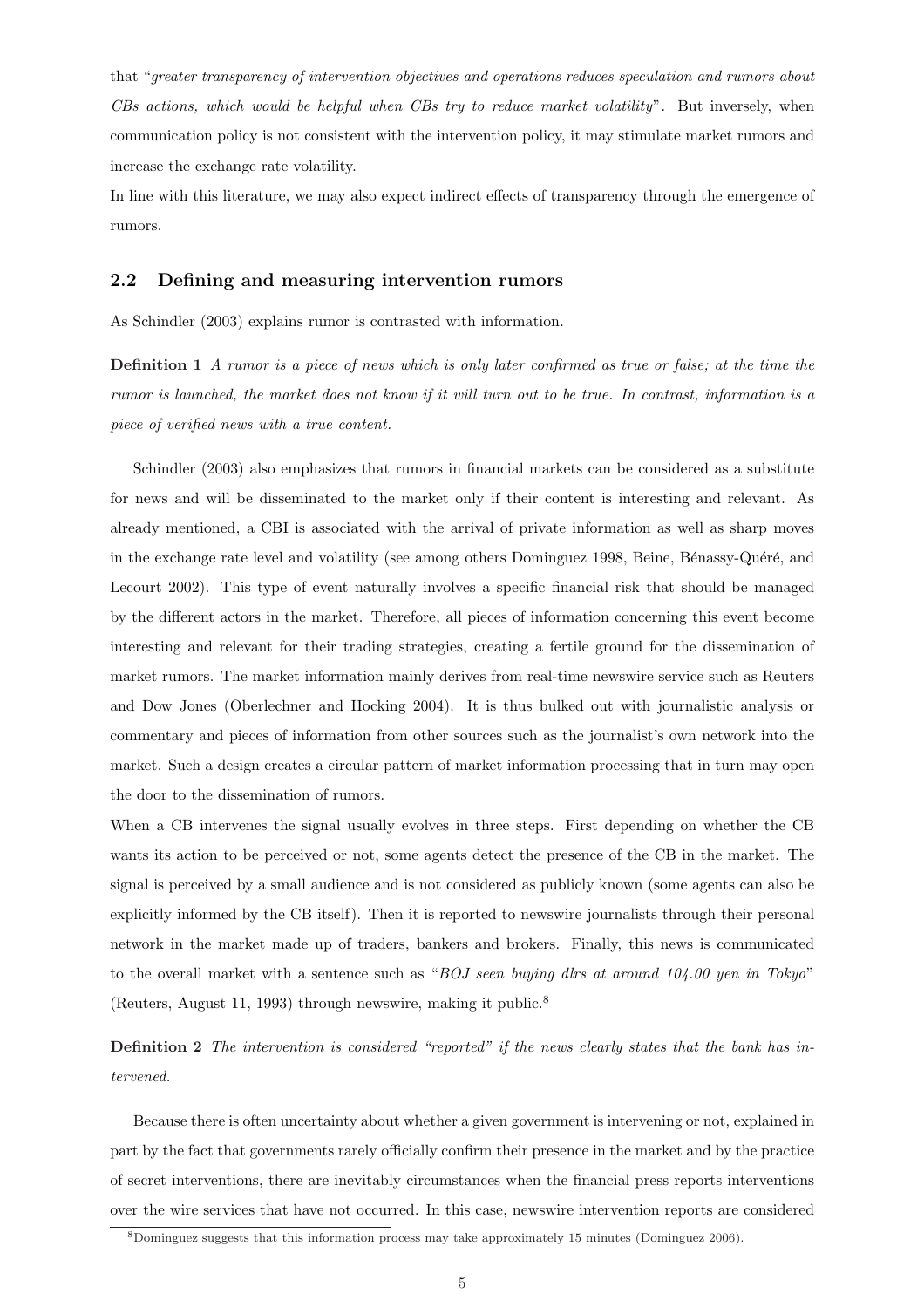as rumors or false intervention reports if there is no official intervention (Klein 1993, Frenkel, Pierdzioch, and Stadtmann 2005).<sup>9</sup>

Definition 3 False intervention reports are news explicitly reporting an intervention that has not occurred.

For example, on March 23, 1994 the news "BOJ buys dlrs at around 103.95-104.00 yen in Tokyo" (Reuters) was reported whereas no official intervention had been conducted. Of course, this type of news is considered as rumors a posteriori, when knowledge of official interventions becomes available but in practice, rumors bear some resemblance to information making them usually difficult to disentangle a priori (Oberlechner and Hocking 2004). Although this type of news does not provide any accurate information on fundamentals, evidence show that it may influence market behavior and the FX prices (Fatum and Hutchinson 2002, Dominguez and Panthaki 2005).

In the same way, there are also frequently some news reports of intervention operations that the market expects which we term "anticipative rumors".

## **Definition 4** Anticipative rumors are interventions which the market expects.<sup>10</sup>

As explained above, we consider both false reports and anticipative rumors as intervention rumors. It is noteworthy that both types of rumors report the same event, i.e. CBIs, although they differ in their time scale. Anticipative rumors are ex ante, i.e. concern future (possible) interventions. False reports are real time or ex post, i.e. concern present or past interventions. Moreover, the first is about a guess or belief while the second reflects a fact wrongly reported.

Our empirical investigation of the determinants of intervention rumors is focused on the BoJ intervention policy for two main reasons. First, in recent times the Bank of Japan has been by far the most active major CB in the FX markets, intervening 343 times over the period 1991-2004 and 128 times during the recent short period 2003-2004. This means the BoJ was in the market on more than 10% of business days and more than 40% of the time during the recent period. This pattern is in stark contrast with the other major CBs, like the Fed and the ECB, that have become extremely reluctant to use this stabilization instrument since 1995.<sup>11</sup> Second, the BoJ was chosen because Japanese authorities made several changes in their intervention policy, sometimes practising deliberate transparency and sometimes ambiguity. As a matter of fact, after a long period of intervention policy transparency, the recent intervention policy of the BoJ has undergone a major shift in favor of secret interventions. This shift may contribute to the emergence and dissemination of intervention rumors.

To measure intervention rumors, we adopted the approach developed by Beine and Lecourt (2004) and Gnabo and Lecourt (2005) based on newswire reports of Reuters and Dow Jones.<sup>12</sup> In this way, we were able to identify days with information and rumors about CBI activities.

<sup>9</sup>An official intervention is defined as an intervention conducted by the CB and confirmed either contemporaneously or in the future by the CB itself (e.g. on its website)

 $10$ Dominguez and Panthaki (2005) in an intra-daily analysis define "unrequited interventions", as interventions that the market expects but which did not occurred that day. This concept is very close to ours at the notable difference that we do not make distinction between expectations which were and were not followed by an intervention. In fact, such a distinction seems far less relevant at a daily level.

 $11$ Since 1995, the Fed has intervened only twice in a concerted way and the ECB four times to support the euro.

<sup>&</sup>lt;sup>12</sup>We restrict our sources to the Dow Jones and Reuters reports, which are considered as the main information providers to the traders.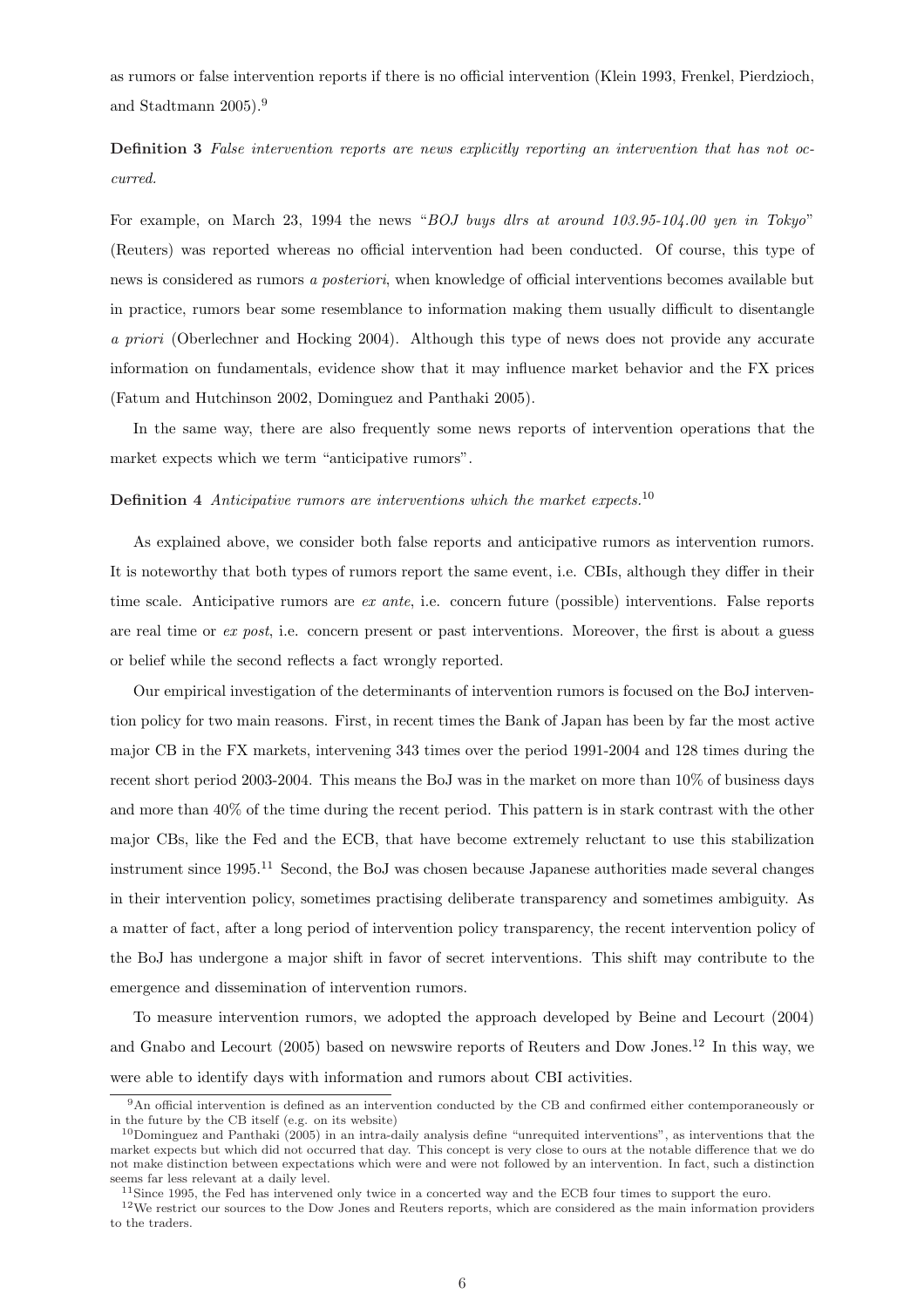The identification procedure consists in searching for an appropriate set of key words in the newswire.<sup>13</sup> The newswire reports were extracted using an online database (Factiva) which offers a wide choice of search tools and interesting search features. This search procedure provides numerous advantages compared to the approaches employed in several previous studies such as the use of financial publications (Beine and Lecourt 2004, Frenkel, Pierdzioch, and Stadtmann 2005). Examples of newswire reports for each type of intervention rumor are given in Tables 6-7 of the Appendix.

Some statistics concerning intervention rumors are reported in Tables 1. The methodology described in the previous paragraph allows us to determine that there were 571 days with anticipative rumors and 170 with false reports between April 1991 and September 2004. Within the sample the so-called Sakakibara period (June 1995-2002) known for its high degree of transparency as well as an active communication policy (Gnabo and Lecourt 2005, Ito 2006), appears to be a fertile ground for anticipative rumors (probably due to oral interventions). By contrast, the number of false reports fell sharply during this time, compared to the previous period. The recent period (2003-2004) displays a large increase in both the number of interventions and the proportion of secret interventions (Beine and Lecourt 2004). Along with this, officials regularly threatened to intervene in the market. As a result, the policy was accompanied by a resurgence of false reports and the persistence of anticipative rumors.

Table 1: Number of intervention rumors

| Period                          |     | Anticipative rumors |     | False reports |  |
|---------------------------------|-----|---------------------|-----|---------------|--|
| $1991$ -June 1995               | 128 | $12.7\%$            | 72  | $10.4\%$      |  |
| June 1995-2002                  | 370 | 19.6%               |     | 4.2%          |  |
| 2003-2004                       | 73  | 16.7%               | 18  | 5.8%          |  |
| Full sample                     | 571 | 171%                | 170 | 6%            |  |
| Sources: Reuters and Dow Jones. |     |                     |     |               |  |

The first and third columns report the number of days with rumors. The second gives the number of days with anticipative rumors divided by the trading days. The last column shows the number of days with false reports divided by the trading days less days of official interventions (a false report can not emerge the same day as an official interventions).

## 2.3 Model

#### 2.3.1 Binary choice model

The aim of this paper is to find the determinants of both anticipative rumors and false rumors. Since these two variables are dichotomous, we rely on the standard approach of binary response models.

Defining  $y_t = 1$  when a rumor occurs on day t and 0 otherwise (for ease of presentation we do not make the distinction between anticipative rumors and false rumors here), the binary choice model is defined as:

$$
y_t = 1 \text{ if } \pi(X_t, \beta) \ge u_t,
$$
  

$$
y_t = 0 \text{ if } \pi(X_t, \beta) < u_t,
$$
\n
$$
(1)
$$

where  $X_t$  is a set of k explanatory variables (including a constant),  $\beta$  is a vector of k unknown coefficients

<sup>13</sup>The search criteria we used were : a) "BoJ" or "Bank of Japan" or"MoF" or "Ministry of Finance" or "Interventions" to find reports and rumors of interventions; b) the name or title of the principal policy maker to find official statements. Both were conducted on the whole text. After that each item was systematically analyzed before being classified.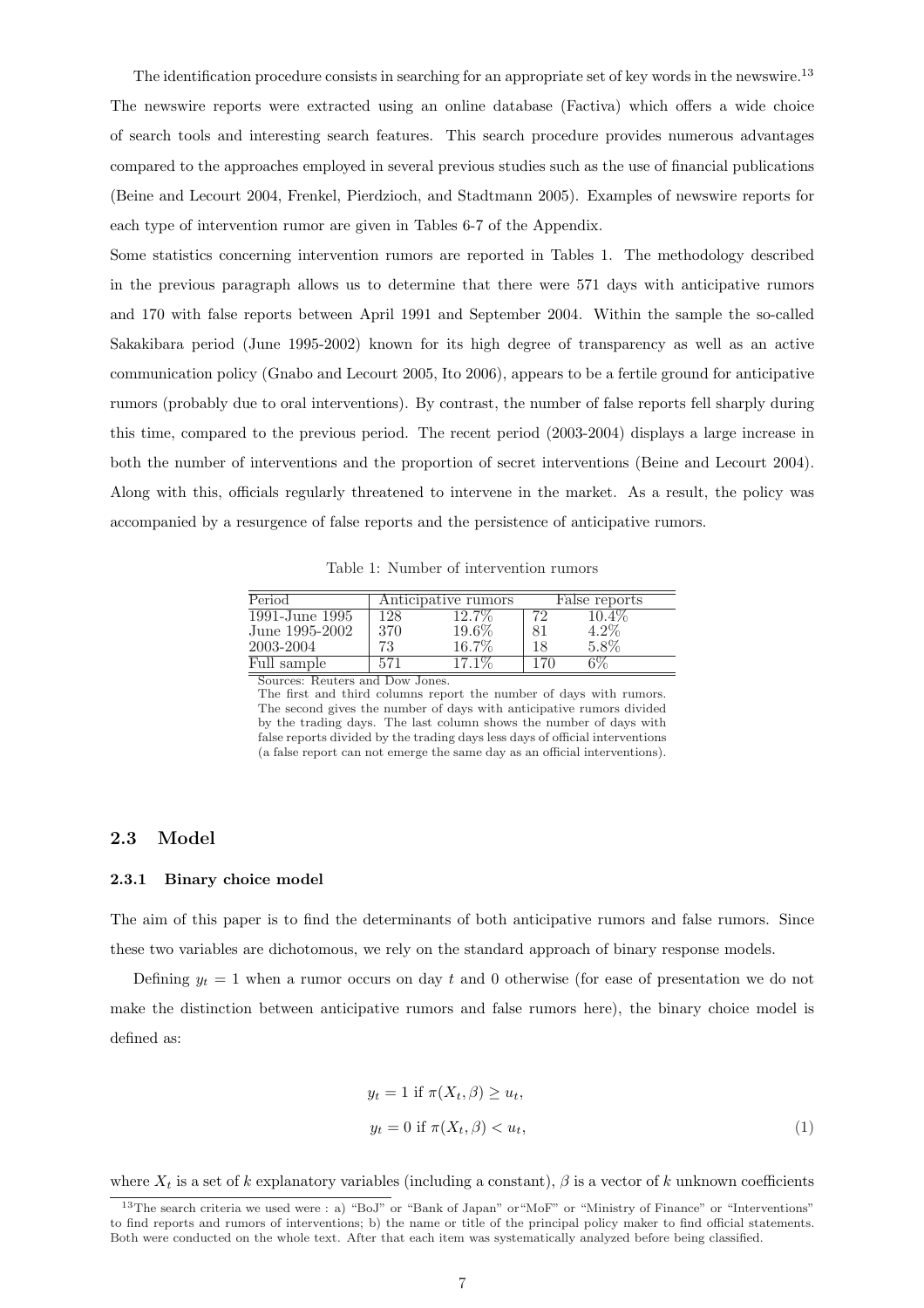to be estimated and  $u_t$  is an iid random variable.  $u_t$  plays the role of a disturbance term but can also be interpreted as critical values determining whether or not a rumor is likely to be observed.

Standard binary choice models assume that  $\pi(X_t, \beta)$  (henceforth  $\pi_t$ ) is a linear function of  $X_t$  (note that the determinants of both unrequited interventions and false rumors will be presented in the next section), i.e.

$$
\pi_t \equiv X_t \beta = \sum_{i=1}^k \beta_i x_{it}.
$$
\n(2)

Defining  $E_{t-1}(y_t)$ , the conditional expectation of  $y_t$  given the information set up to time  $t-1$ , we have:  $E_{t-1}(y_t) = Prob_{t-1}(\pi_t \ge u_t).$ 

The probit model assumes that  $u_t$  is iid  $N(0, 1)$  which implies that  $E_{t-1}(y_t)$  is related to  $\pi_t$  through the standard normal cumulative distribution function, i.e.  $E_{t-1}(y_t) = \Phi(\pi_t) = p_t$ .

#### 2.3.2 Dynamic binary choice model

The 'iid-ness' assumption of  $u_t$  is essential to prove the asymptotic normality of the maximum likelihood estimators (MLE) of the binary choice model presented above. However, due to the nature of the data, the relevance of this assumption might be questioned when considering a static model of the rumors.

In fact the probability of a rumor on a given day if there was a rumor on the previous day is around 30% for false reports and 50% for anticipative rumors. It is evident from this that rumors are clustered over time, i.e. there are sustained periods with rumors and periods of calm.

Based on this empirical evidence, two strategies are possible. First, like Estrella and Rodrigues (1998), we can assume that the MLE of the static binary choice model are still consistent and asymptotically normal when  $u_t$  is not *iid* (see also Poirier and Montgomery 1988). However, the standard variancecovariance matrix of the estimates is no longer valid and robust standard errors have to be implemented to make correct statistical inferences. A second and more efficient method is to extend the generating mechanism of the rumors by including lagged values of  $y_t$ . The most commonly used specification assumes that

$$
\pi_t = \sum_{i=1}^k \beta_i x_{it} + \sum_{j=1}^q \delta_j y_{t-j},
$$
\n(3)

where the  $\delta_j$ s are q additional parameters to be estimated. Recently, de Jong and Woutersen (2003) derive sufficient conditions for this process to be stationary and strong mixing and showed that MLE behaves well in large samples. This specification has been used in the context of CBI to estimate the CB reaction function by Beine, Bénassy-Quéré, and Lecourt (2002).

In Equation (3), a dynamic approach is introduced through the lagged values of  $y_t$ . For instance, setting  $q = 1$ , the probability of a rumor occurring is obviously related (in a non-linear way) to  $\delta_1$ . A high positive value of  $\delta_1$  would imply that, conditional on the occurrence of a rumor in  $t-1$ , i.e.  $y_{t-1} = 1$ , the probability of a rumor in t is high. However, the impact on day  $t+1$  is nil, implying that the memory of the process is very short and it is not able to replicate the clusters of rumors.

Alternatively, we could be tempted to consider a dynamic probit model in which lagged values of  $\pi_t$ appear on the right hand side of the probit equation.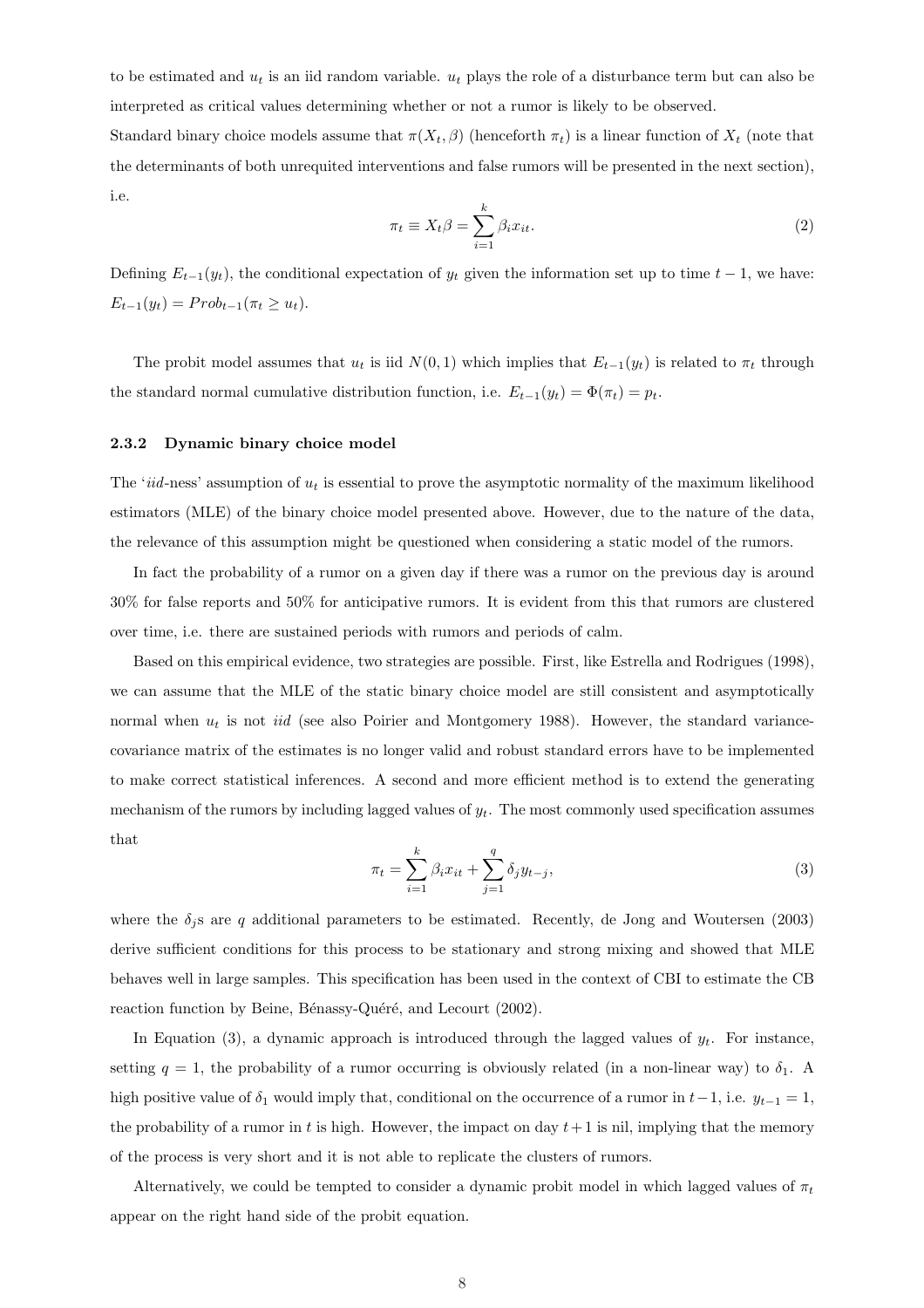This approach leads to:

$$
\pi_t = \sum_{i=1}^k \beta_i x_{it} + \sum_{j=1}^q \delta_j y_{t-j} + \sum_{j=1}^p \alpha_j \pi_{t-j},
$$
\n(4)

where the  $\alpha_i$ s are p additional parameters to be estimated. High values of the  $\alpha_i$ s (but < 1) would mean that the probability of occurrence of a rumor takes a long time to die out.

As shown recently by Kauppi and Saikkonen (2006), this model is easily estimated by conditional maximum likelihood by setting the unobserved latent variables  $\pi_0, \pi_{-1}$ , ... to their unconditional mean  $(e.g. \pi_0 =$  $\frac{\sum_{i=1}^{k} \beta_i \bar{x}_i + \delta \bar{y}}{1-\alpha_1}$  when  $p = q = 1$ ). This model can be estimated by conditional maximum likelihood and the log-likelihood takes the form:

$$
L(\beta) = \sum_{t=0}^{T} l_t(\beta) = \sum_{t=0}^{T} \{ y_t \log \Phi[\pi_t(\beta)] + (1 - y_t) \log[1 - \Phi(\pi_t(\beta))] \},
$$
\n(5)

where  $\pi_t(\beta)$  is given by Equation (4) or its restricted versions (2) and (3).

As explained above, we consider two types of intervention rumors, i.e. false reports  $(y_{FR})$  and anticipative rumors  $(y_{UI})$ . Consequently, two distinct models are estimated. In both models, we disentangle determinants of rumors (i.e.  $X_t$ ) between variables representing CBI policy and those reflecting the market uncertainty. The first set of variables is related to the intervention strategy adopted by the BoJ concerning actual and oral interventions; the second, to market factors and the uncertainty climate of the market. We now turn to the issue of the determinants of intervention rumors.

## 2.4 Determinants of intervention rumors

#### 2.4.1 CB policy variables

The analyzes of Gnabo and Lecourt (2005) and Beine and Bernal (2006), both considering the intervention policy of the BoJ, provide some clues to variables that influence the probability of intervention as well as the probability of detecting the presence of the CB in the market. These determinants pertain to the transparency policy of the CB in its intervention strategy as well as in its communication policy. If CB policy variables such as oral interventions influence the probability of intervention, they may also influence the probability of false reports and anticipative rumors. In the same way, factors that favor the CBs operations being regularly detected by the market (the size of the operation; whether the operation was carried out in concert with other monetary authorities; confirmation of the operation) should influence (reduce) the probability of false reports. These determinants are presented below.

#### Statements and threats

Among CB policy variables that influence the probability of intervention, communication policy can have an impact on the occurrence of intervention rumors. According to the literature, communication policy is measured by official statements (Fatum and Hutchinson 2002, Jansen and de Haan 2005, Fratzscher 2004, Beine, Janssen, and Lecourt 2006, Gnabo and Lecourt 2005). As a matter of fact, policymakers can express their views regarding the exchange rate value and the usefulness of interventions. Two types of statements are considered:

i) statements giving pieces of information about the future exchange rate policy, i.e. informing the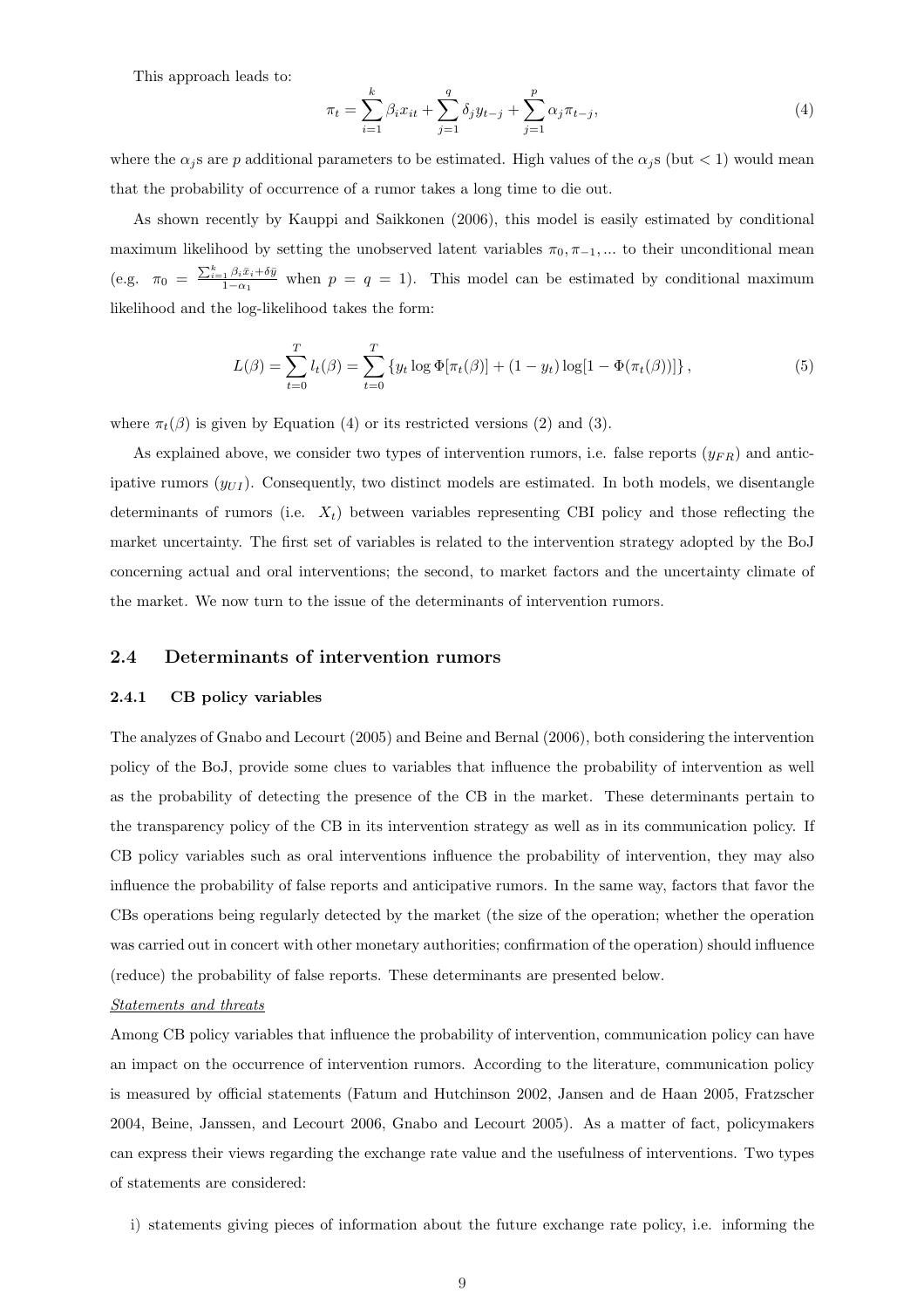market of the authorities' point of view on the level or the volatility of exchange rate (e.g. "Finance Minister Hikaru Matsunaga and vice minister Koji Tanami said once again that the yen was undervalued..." June 8, 1998 Dow Jones);

ii) statements indicating clearly the possibility of a future intervention (e.g. "Sakakibara said Japanese authorities would be ready to intervene in the foreign exchange markets..." December 28, 1997 Dow Jones).

The impact of these two types of statement on rumors is not straightforward. If oral interventions are considered as tools that substitute for actual interventions, they can convey a signal to the market and so reduce the uncertainty (Fratzscher 2004).

However, when oral interventions become almost a daily routine and are no longer credible, transparency may be counterproductive, increasing speculation and stimulating the emergence of intervention rumors.

The Statements variable is the number of statements concerning the exchange rate policy issued during the past five trading days; the Threat variable is the number of statements on (possible) interventions issued during the past five trading days.

#### Cluster

The clustering of interventions should raise traders' awareness of the presence of the CB in the market, increasing the probability of intervention rumors. This CB practice has been well documented in numerous studies (Almekinders and Eijffinger 1996, Ito 2006, Gnabo and Lecourt 2005). It is often viewed as a means of either increasing transparency by indicating the CB target clearly, or of overcoming the political cost of implementing the decision to intervene (Ito and Yabu 2006). In return, this intervention strategy enables agents to observe some regularities and then to infer the authorities' intervention tactics.

To test this idea, we constructed a variable *Cluster* that captures the number of successive reported interventions during the five days immediately preceding an intervention.<sup>14</sup>

#### Political transition

We also take periods of political transition into account as determinant of rumors. These periods are usually characterized by more friction in the communication process. Former codes or habits are replaced by new ones and a new common language has to be constructed (de Haan and Amtenbrink 2003, Winkler 2002). This learning process worsens the degree of transparency in the market, favoring the emergence of false reports as well as anticipative rumors during this period. We relied on Ito (2006) and Gnabo and Lecourt (2005) to identify the significant transition periods in Japanese exchange rate policy. The arrival of Sakakibara as the head of foreign affairs in the Ministry of Finance and the departure of Kuroda from the Ministry of Finance were selected (June 1995 and January 2003 respectively). We then created a dummy variable called Political transition that takes the value 1 during the first four months of the transition and 0 otherwise.

When discussing the probability that the market is mistaken about the presence of the CB, we consider three types of variables. These three variables aim at capturing the degree of visibility of the policy

<sup>&</sup>lt;sup>14</sup>It is noteworthy that we restricted our analysis to reported interventions. Traders might well be unaware of secret interventions and clustering interventions will only attract the public's attention if past interventions are clearly visible to the market.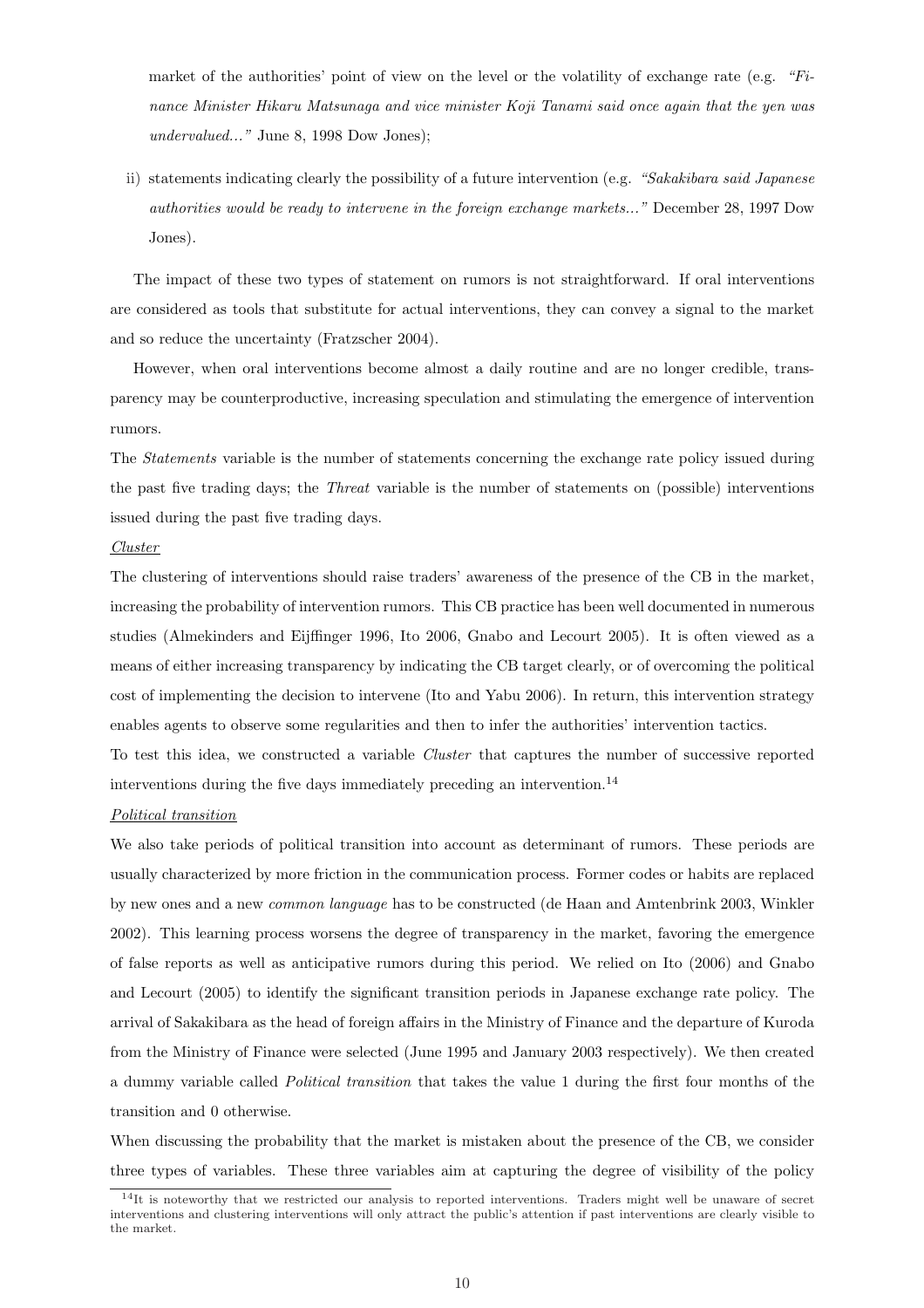over the sample period. Naturally, we expect that greater transparency will improve the quality of the detection process and so reduces the probability of having false reports. In contrast to previous variables such as threat, these variables explain the probability of detection by the market and not the probability of intervention, so they are only considered as determinants of one type of rumor (i.e. false reports).<sup>15</sup> Coord

First, the joint presence of two or more CBs increases the visibility of CB trades and should reduce the probability of false reports.<sup>16</sup> We therefore built a variable called *Coord* that represents the number of coordinated interventions out of the last five actual interventions. The greater the variable, the higher the degree of transparency over the period.

#### Amount

The amount of the intervention is also expected to influence the extent to which market participants might be mistaken about the presence of the CB. More precisely, if market participants are used to detecting interventions by observing large trades from the central bank (Beine and Bernal 2006), they might not wrongly detect an intervention when the FX authorities remain out of the market. To account for this, we built an Amount variable, computed as the amount invested in the last five interventions (trillion yen).

#### Confirmed

Finally, the systematic confirmation of interventions issued in press communiqués just after the operation by the CB such as: "Shiokawa confirms Japan intervened in FX market."(June 24, 2002 Reuters) is also expected to influence the extent to which market participants might be mistaken about the presence of the CB. Confirmation speeches are definitely an instrument of transparency that complements the actual intervention since they help both to remove all ambiguity about the intervention and to clarify the signal (Beine, Janssen, and Lecourt 2006). Therefore, they should reduce the probability of false reports, as was the case during the Sakakibara period. Like the variable Coord, the variable Confirmed is computed as the number of interventions officially confirmed out of the last five interventions.

## 2.4.2 Market factor variables

A second set of market factor variables is introduced in both models. These market variables, calculated from historical exchange rate data, are supposed to reflect the state of the Japanese exchange rate market, i.e. the degree of misalignment of the exchange rate JPY/USD and the level of volatility.

It is expected that uncertainty in the market has an influence on both the dissemination of false reports and anticipative rumors. As a matter of fact, periods of uncertainty are considered by traders themselves to be fertile breeding grounds for all types of rumors (Schindler  $2003$ ).<sup>17</sup> In order to capture these periods of uncertainty in the FX markets, we use two volatility measures.

<sup>15</sup>The three variables capturing the degree of transparency of actual interventions are not included in the model for anticipative rumors. While the main motivation to exclude them lies in economic arguments, auxiliary estimations made as a robustness check confirm this specification. The variables Coord, Amount and Confirmed are not significant and general conclusions concerning the other variables remain the same. These estimations are not reported in order to save space but are available upon request.

 $16$ Beine and Lecourt (2004) identify a low proportion of secret interventions when they are coordinated with at least one other CB. These results are reinforced by Beine and Bernal (2006) who tested it empirically and found a significant impact on the detection process.

 $17$ More than 60% of traders answered in the affirmative the question "Do you heard more rumors in volatile market?" (Schindler 2003).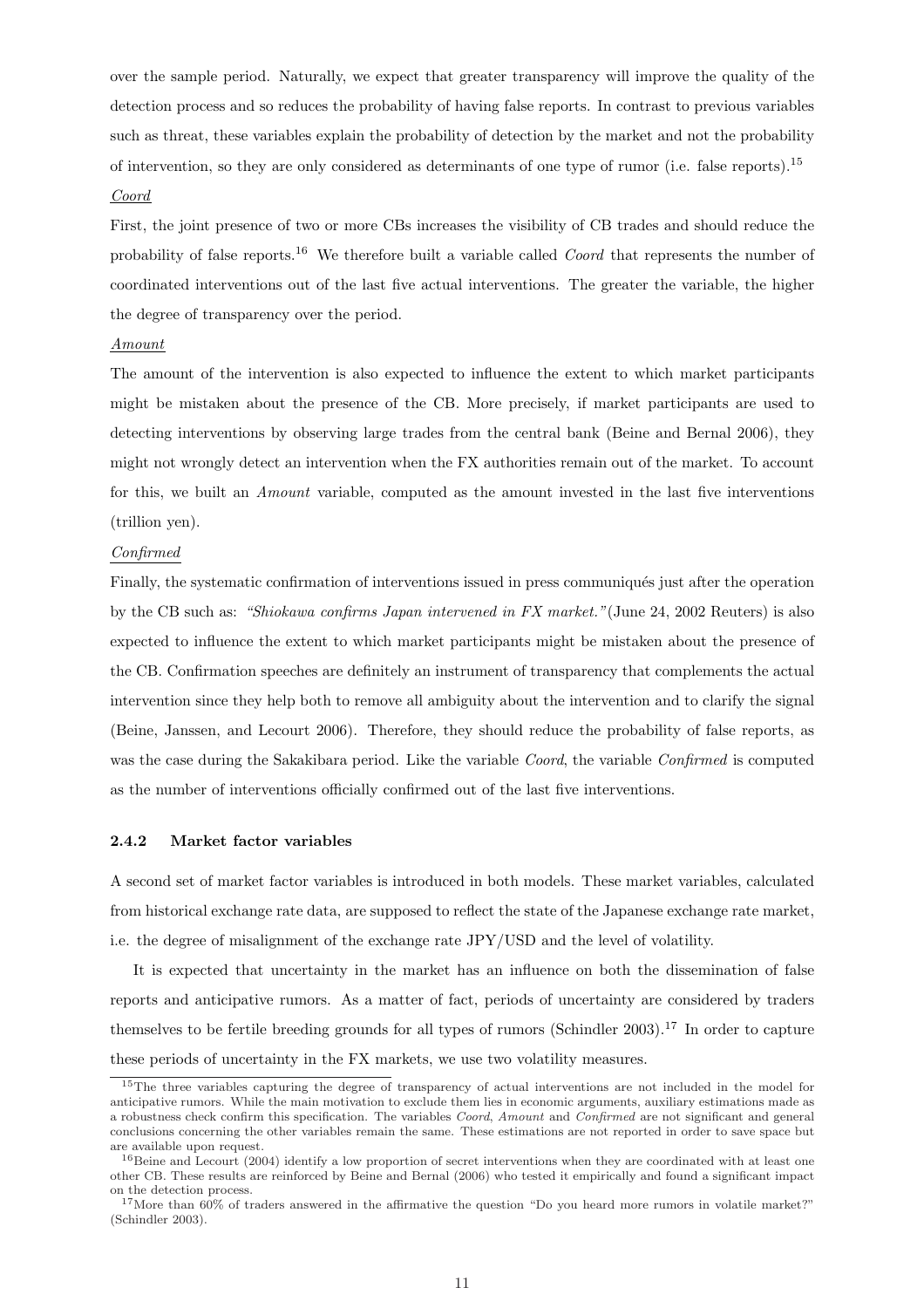The recent widespread availability of databases providing the intra-daily prices of financial assets (stocks, stock indexes, bonds, currencies, etc) has led to new developments in applied econometrics and quantitative finance to measure daily volatility. Andersen and Bollerslev (1998) proposed a consistent nonparametric estimate of the price variability that has occurred over a given discrete interval. This measure is called realized volatility. It corresponds to the summation of high-frequency (intraday) squared returns. As long as there are no jumps, this measure is a consistent estimate of the integrated volatility (Barndorff-Nielsen and Shephard 2004). In the presence of jumps, the realized volatility consistently estimates the sum of two components: the integrated volatility (continuous and persistent part of the volatility) and the jumps (i.e. the sum of the squared discontinuities). Recently, Barndorff-Nielsen and Shephard (2004) have proposed an elegant method of isolating the jump component of the realized volatility using the concept of bi-power variation.

## $CV_t$

The variable  $CV_t$  captures the effect of the continuous and persistent part of the volatility. Since rumors are expected to raise volatility, we used the one day lagged continuous volatility to avoid potential endogeneity problems in our estimations. This variable,  $CV_t$ , is obtained from intra-daily data sampled every 5-minutes.<sup>18</sup>

## $Jump_t$

Besides the continuous volatility, we naturally consider the remaining part of the realized volatility by including the one day lagged jumps. Generally speaking, jumps are sharp and unexpected movements in the exchange rate. In line with the literature, we only consider the largest jumps (i.e. 15% of the observations). The variable  $Jump_t$  captures the size of significant jumps and is aimed at capturing their effect on rumors.

#### $Jump_{t+1}$

Market participants may also wrongly detect an intervention when there is a sharp movement of the exchange rate. In this respect, we consider an extension of the specification for modeling the emergence of false reports by including the contemporaneous jumps (denoted  $Jump_{t+1}$ ). This relation can be understood in the light of the microstructure approach where private information can be transmitted through order flows (Evans and Lyons 1999). In this framework, the market is usually made up of different types of agents. Some have access to private information. Their trades induce order flows that in turn influence the prices. Others have no private information and trade according to their hunches or public information. Baillie, Osterberg, and Humpage (2000) emphasize that prices might then "perform a dual role of describing the terms of trade and of transferring information from more to less informed agents". Consistent with this idea, some agents might naturally try to extract some information from prices and especially from jumps.

Beine and Bernal (2006), noticed that sharp movements in the exchange rate the day of an official intervention draw the attention of traders and increase the probability of detection.<sup>19</sup> Therefore, the market may be mistaken and wrongly associate jumps with CBIs. This is at least suggested by a couple

<sup>&</sup>lt;sup>18</sup>Note that  $CV_t$  refers to the continuous volatility of day  $t-1$  and not day t. This convention comes from the fact that realized volatility and the bi-power variation are ex post measures of the volatility, i.e. they are only computable at the end of day  $t - 1$ , i.e. on day  $t$ .

 $19$ They noticed that on May 31, 1995 "the first order of the Fed resulted in DEM/USD jumping more than 2 per cent, drawing attention of traders and triggering news reports" (Beine and Bernal 2006).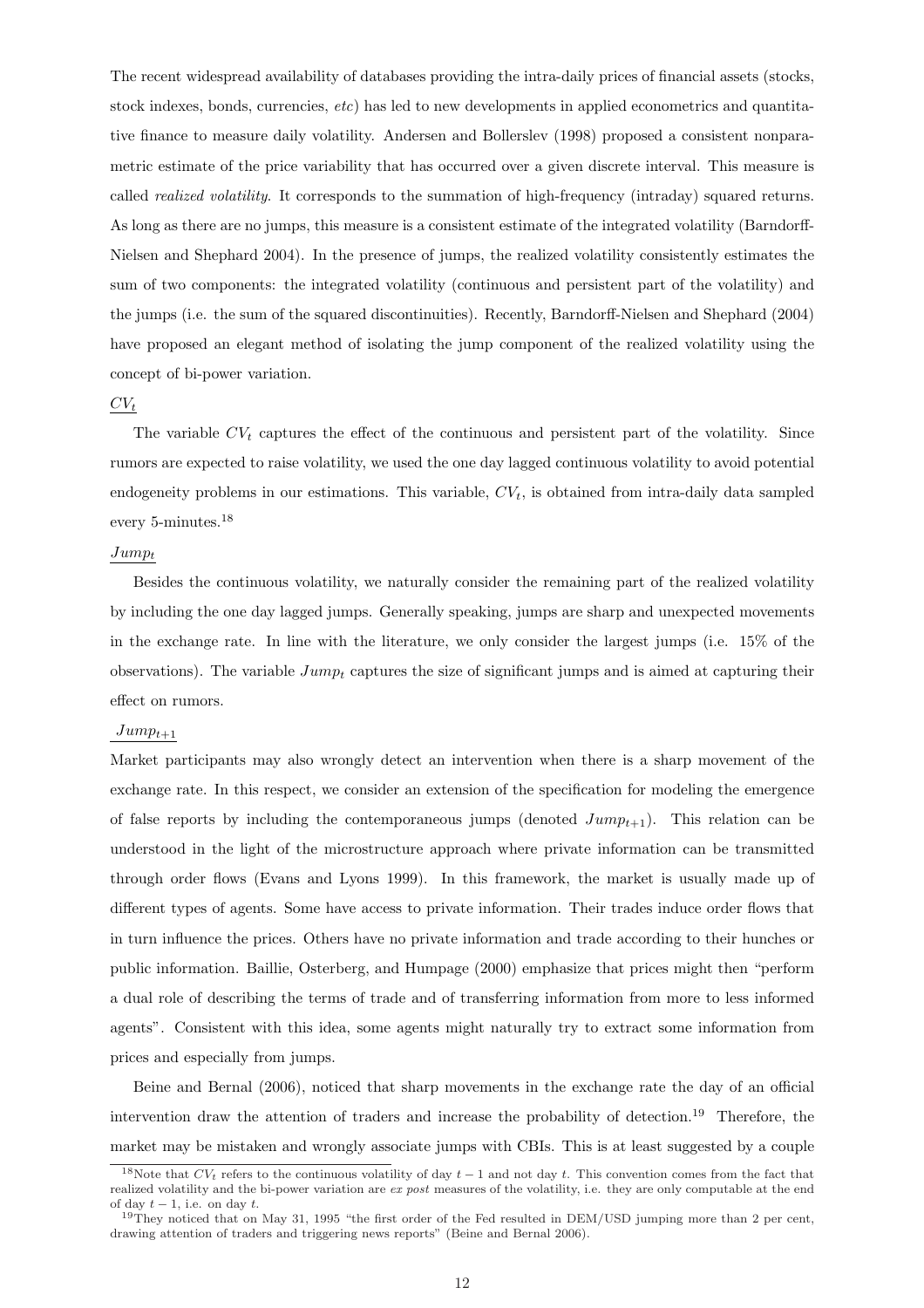of newswire reports extracted from Reuters and Dow Jones such as: "... Dollar fell more than one yen in morning trade due to large-lot sales at around  $132.50$  yen.(...) Some speculated the falls might be due to Bank of Japan (BoJ)'s intervention ..."(Reuters, April 28, 1998).

This discussion justifies the inclusion of the variable  $Jump_{t+1}$  to explain the occurrence of false reports but not anticipative rumors. Of course, one might be tempted to include it in both models anyway, at least by analogy. But this would introduce serious econometric problems, while exchange rate volatility can create rumors, it can be the other way around too. Consequently, the inclusion of a contemporaneous measure of volatility is exposed to a problem of endogeneity. This caveat is handled for false reports in Section 4. Thanks to a very precise timing of news reports, we can control whether most discontinuities creating jumps occur before the arrival of rumors (when considering only the days characterized by both a significant jump and a rumor).

Unlike false reports which report a fact, anticipative rumors reflect a market sentiment, i.e. market participants guess that an intervention may be conducted during the following day or days. This is something latent in the market which is expressed at certain points in time during the day without a precise intra daily timing.<sup>20</sup> In this respect, we cannot properly control the relation of causality between the two variables. This feature coupled with the absence of clear economic motivation definitely led us to include the contemporaneous jumps only in the model that explains the emergence of false reports.

#### Misalignment

Finally, the misalignment of the exchange rate with the fundamentals can influence the likelihood of an intervention and in turn the emergence of rumors. Following the literature on FX reaction functions which estimates the probability of having an intervention, we include a measure of misalignment as the difference between the current exchange rate and a measure of its fundamental value. As there is still no real consensus on the accurate measurement of fundamentals, the literature usually considers different proxies such as the *purchasing power parity* (Beine, Bénassy-Quéré, and Lecourt 2002) or the Funabashi 125 JPY/USD ad hoc value (Baillie and Osterberg 1997). In this study, we follow Beine and Bernal (2006) by using the equilibrium rates computed by Bénassy-Quéré, Lahrèche-Revil, and Mignon  $(2006).^{21}$  This reflects the level of the exchange rate needed to reach a global equilibrium among the  $G-20$  economies.<sup>22</sup> More precisely, we include a dummy variable that takes the value 1 on days of high misalignment and 0 otherwise (denoted Misalignment). We consider the 10% of days with highest positive misalignment and the 10% of days with the highest negative misalignment as high misalignment.

 $^{20}$ In practice, these rumors are usually captured by journalist's comments within the body of the text (e.g. "The yen has been very volatile in overnight trading, with gains in the currency prompting rumors that the Bank of Japan would intervene to sell the currency."(March 20, 2000 Reuters)) and news containing these comments are repeated several times throughout the day, contrasting with false reports which are announced through newswire headlines.

 $^{21}$ It is noteworthy that our measure is slightly different from Beine and Bernal (2006) since we use the equilibrium rate at a quarterly frequency and not at an annual frequency.

<sup>&</sup>lt;sup>22</sup>We use the equilibrium rate computed by Bénassy-Quéré, Lahrèche-Revil, and Mignon (2006). This is an extension of equilibrium rate proposed by Alberola, Humberto, and Ubide (2000) (see also Alberola, Garcia-Cervero, Lopez, and Ubide 2005), where the equilibrium exchange rate of each currency is calculated as the weighted average of bilateral exchange rates against the 14 other currencies (from the G-20). In contrast to the standard model, Bénassy-Quéré, Lahrèche-Revil, and Mignon (2006) simply account for other parities by adding a synthetic, rest-of-the world currency to the sample. Then, bilateral equilibrium exchange rates are derived by inverting the weighted matrix of effective rates. The estimations are performed using panel cointegration techniques. Eventually, this method provides a quarterly measure of the equilibrium exchange rate JPY/USD that was used to compute our measure of misalignment.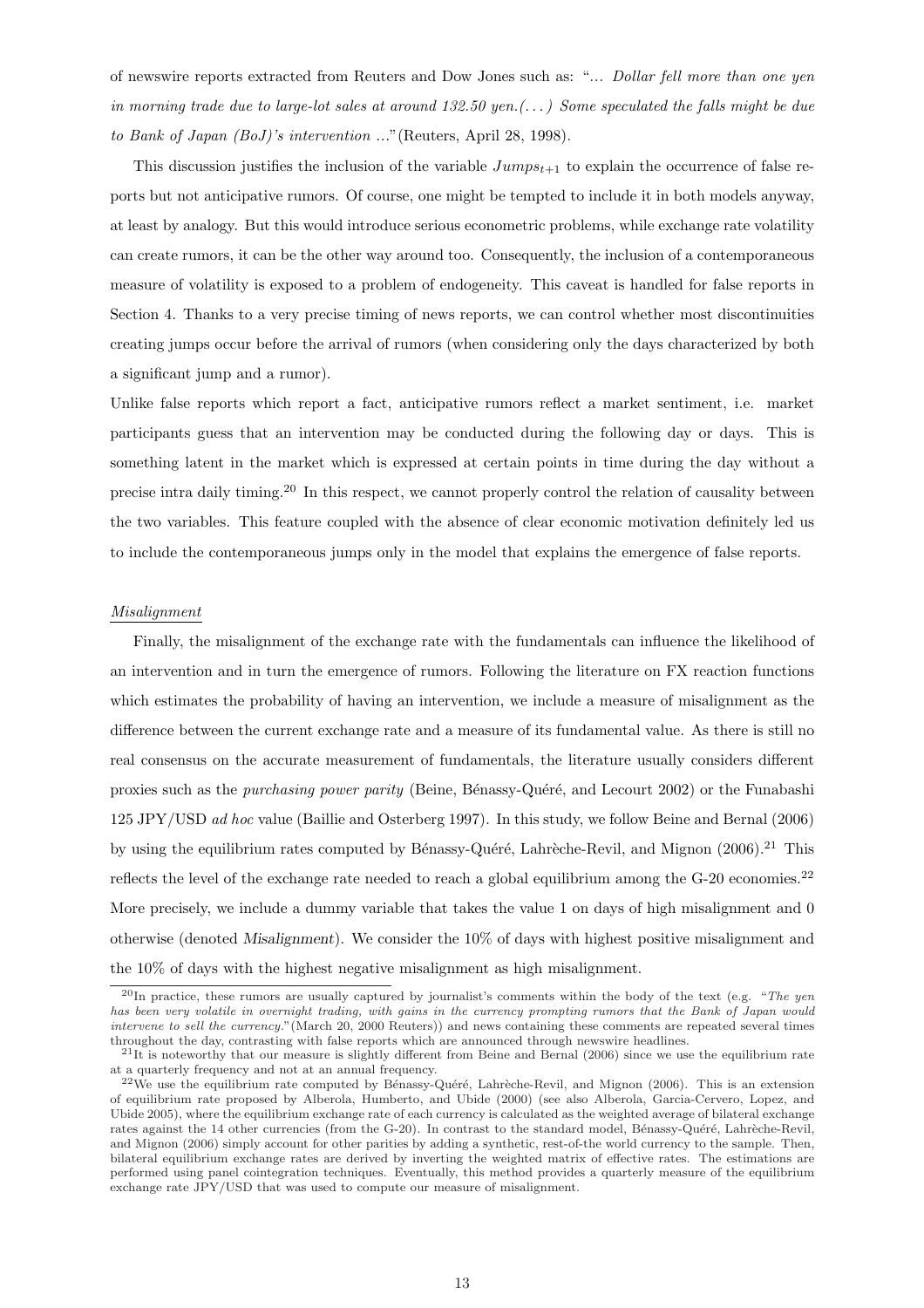# 3 Results

The estimated coefficients of the econometric models described in Section 2.3.1 applied to the two dependent variables - false reports and anticipative rumors - are reported in Tables 3 and 4. Different specifications are estimated for the two models. The column labeled 'Static' corresponds to the static probit model given in Equation (2), while the columns labeled 'Dynamic(1)' and 'Dynamic(2)' refer to the dynamic probit models described in Equations (3) and (4) and the column labeled 'Parsimonious' corresponds to the most parsimonious specification (excluding variables that are not significant at the 10% level).

Table 2 summarizes the different variables used as determinants of false reports and anticipative rumors as well as their expected effects.

| Variables           | Definition                                                                                                              |                    | Expected effects |
|---------------------|-------------------------------------------------------------------------------------------------------------------------|--------------------|------------------|
|                     |                                                                                                                         | UI                 | FR.              |
| CB policy variables |                                                                                                                         |                    |                  |
| <i>Statements</i>   | Number of statements indicating the authorities' point of view during the past<br>5 trading days                        | $\gamma$           | ?                |
| Threat              | Number of statements indicating the possibility of an intervention in the near<br>future during the past 5 trading days | $\pm$              |                  |
| Cluster             | Number of successive reported interventions during the 5 days immediately<br>preceding an intervention                  | $\pm$              |                  |
| Political           | 1 if there is a political transition during the first 4 months of transition                                            | $^{+}$             | $^{+}$           |
| Transition          |                                                                                                                         |                    |                  |
| Coord               | Number of coordinated interventions in the last 5 interventions                                                         |                    |                  |
| Amount              | Amount invested in last 5 interventions (trillion yen)                                                                  |                    |                  |
| Confirmed           | Number of confirmed interventions in the last 5 interventions                                                           |                    |                  |
| Market factors      |                                                                                                                         |                    |                  |
| $CV_t$              | Daily continuous volatility estimated at the end of the preceding day                                                   | $^+$               | $^+$             |
| $Jump_t$            | Daily jumps estimated at the end of the preceding day                                                                   |                    |                  |
| $Jump_{t+1}$        | Daily jumps estimated at the end of the day                                                                             |                    |                  |
| M is alignment      | 1 if the current rate is far from its fundamental value                                                                 | $\hspace{0.1mm} +$ |                  |

Table 2: Expected effects of FX regulation policy and market factors on rumors

Note: UI and FR stand for anticipative rumors and false reports respectively . Positive  $(+)$ , negative  $(-)$  or neutral (.) effects are expected when rumors emerge. (?) indicates that the expected effect is undetermined.

There is no doubt that the choice of a dynamic binary choice model seems justified. Furthermore, comparing the likelihood values of the first three models, there is strong evidence that the model proposed by Kauppi and Saikkonen (2006) outperforms the other two models, both for false rumors (Table 3) and for anticipative rumors (Table 4). This is mechanically confirmed by the McFadden pseudo  $R^2$  which also emphasizes that a large part of the model remains unexplained since its value is around 20%. Actually, there is no doubt that other factors may influence the emergence of rumors. For example, some traders can open a position and then initiate a rumor to influence the exchange rate in a certain way (Schindler 2003).<sup>23</sup> Additionally, the central bank can indirectly stimulate rumors by regularly "*checking* rate" that is calling traders to collect some piece of news about the state of the market before intervening (they can also stay out of the market): who buys or sells and to what extent. As all these factors are unfortunately not observable they are included in the error term. The quality of our estimates should, however, not be affected as long as the assumption of strict exogeneity holds.

<sup>&</sup>lt;sup>23</sup>This scenario is, at least, suggested by a market survey by Schindler (2003) which reports that "among all respondents" (of his survey) 70% claim the source (the person initiating the rumor) is, at least possibly, able to profit systematically from the rumor'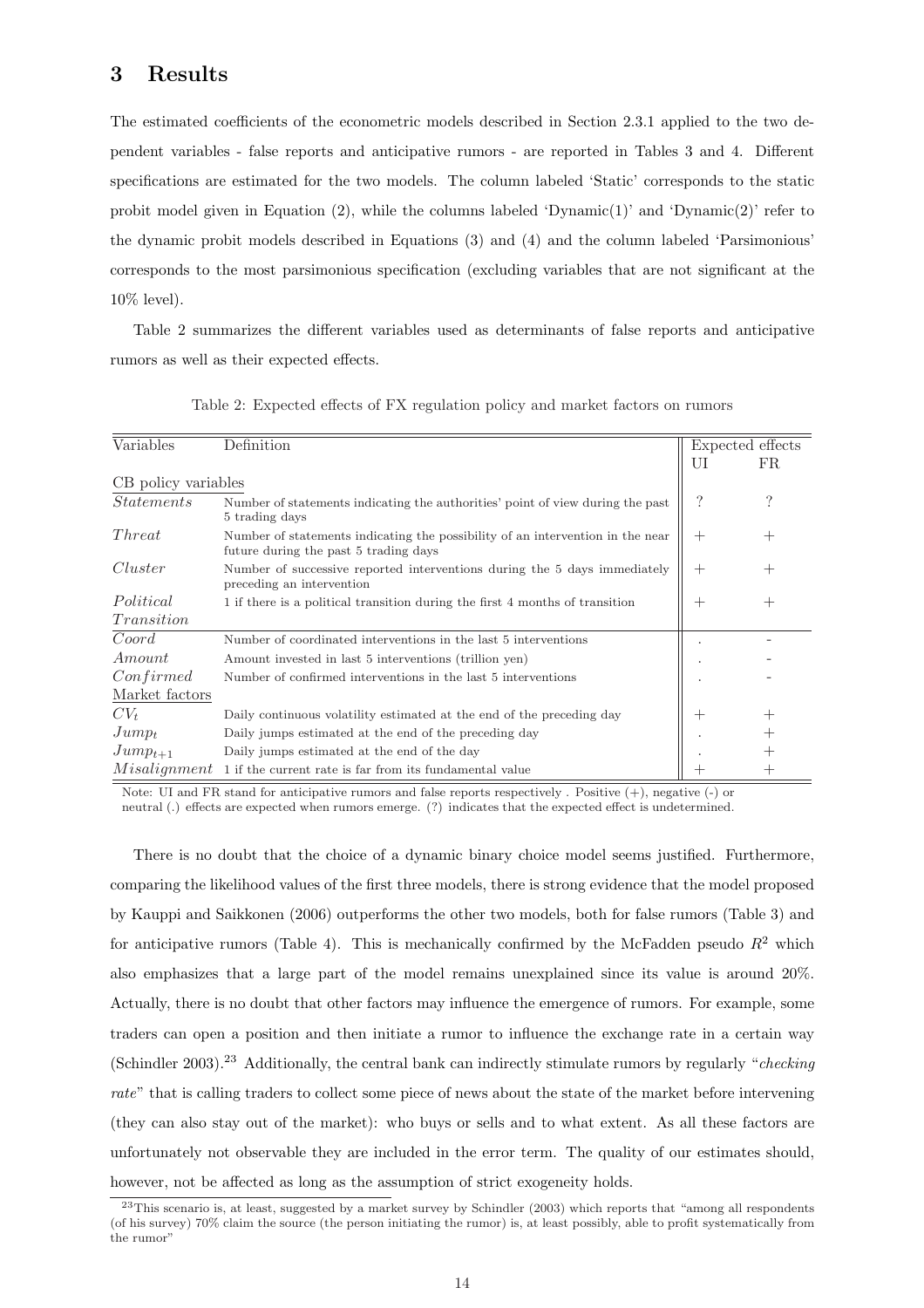| Variables                          | Static    |       | Dynamic(1) |        | Dynamic(2) |        | Parsimonious |      |
|------------------------------------|-----------|-------|------------|--------|------------|--------|--------------|------|
| Constant                           | $-1.489$  |       | $-1.565$   |        | $-0.412$   |        | $-0.441$     |      |
|                                    | [0.096]   | $***$ | [0.098]    | $***$  | [0.164]    | $***$  | [0.157]      | ***  |
| $y_{FR,t-1}$                       |           |       | 0.761      |        | 0.423      |        | 0.467        |      |
|                                    |           |       | [0.125]    | $***$  | [0.146]    | $***$  | [0.144]      | ***  |
| $\pi_{t-1}$                        |           |       |            |        | 0.754      |        | 0.765        |      |
|                                    |           |       |            |        | [0.096]    | ***    | [0.086]      | ***  |
| $\overline{States}$                | 0.140     |       | 0.124      |        | 0.059      |        | 0.056        |      |
|                                    | [0.065]   | $**$  | [0.059]    | $**$   | [0.021]    | ***    | [0.019]      | ***  |
| Threat                             | 0.112     |       | 0.096      |        | 0.010      |        |              |      |
|                                    | [0.054]   | $***$ | [0.051]    | $\ast$ | [0.019]    |        |              |      |
| Cluster                            | 0.191     |       | 0.193      |        | 0.168      |        | 0.161        |      |
|                                    | [0.074]   | ***   | [0.081]    | $**$   | [0.051]    | ***    | [0.053]      | ***  |
| Political transition               | 0.946     |       | 0.781      |        | 0.193      |        | 0.180        |      |
|                                    | [0.160]   | ***   | [0.154]    | $***$  | [0.079]    | $***$  | [0.081]      | $**$ |
| Coord                              | 0.136     |       | 0.118      |        | 0.033      |        |              |      |
|                                    | [0.059]   | $***$ | [0.061]    | $\ast$ | [0.021]    |        |              |      |
| Amount                             | $-0.233$  |       | $-0.213$   |        | $-0.041$   |        |              |      |
|                                    | [0.074]   | ***   | [0.073]    | ***    | [0.025]    |        |              |      |
| Confirmed                          | $-0.087$  |       | $-0.078$   |        | $-0.022$   |        | $-0.027$     |      |
|                                    | [0.037]   | $***$ | [0.038]    | $**$   | [0.013]    | $\ast$ | [0.011]      | $**$ |
| $\overline{CV_t}$                  | 0.034     |       | 0.015      |        | $-0.031$   |        |              |      |
|                                    | [0.030]   |       | [0.032]    |        | [0.024]    |        |              |      |
| $Jump_t$                           | 0.018     |       | $-0.132$   |        | $-0.506$   |        | $-0.592$     |      |
|                                    | [0.313]   |       | [0.338]    |        | [0.294]    | $\ast$ | [0.292]      | $**$ |
| $Jump_{t+1}$                       | 0.756     |       | 0.803      |        | 0.816      |        | 0.837        |      |
|                                    | [0.312]   | $***$ | [0.275]    | $***$  | [0.262]    | ***    | [0.259]      | ***  |
| M is alignment                     | $-0.106$  |       | $-0.078$   |        | $-0.043$   |        |              |      |
|                                    | [0.117]   |       | [0.113]    |        | [0.032]    |        |              |      |
| $\overline{\text{Log-Likelihood}}$ | $-546.90$ |       | $-528.38$  |        | $-511.31$  |        | $-519.86$    |      |
| $R^2$                              | 0.13      |       | 0.16       |        | 0.19       |        | 0.18         |      |

Table 3: Determinants of false reports: BOJ, 1992-2004

Notes: \*, \*\*, \*\*\*, indicate significance at the 1%, 5%, 10% levels respectively. Robust standard errors are reported in square brackets.  $R^2$  corresponds to MacFadden's  $R^2$ .

| Variables                   | Static    | Dynamic(1) |           |       | Dynamic(2) |        | Parsimonious |       |
|-----------------------------|-----------|------------|-----------|-------|------------|--------|--------------|-------|
| Constant                    | $-1.550$  |            | $-1.605$  |       | $-0.731$   |        | $-0.689$     |       |
|                             | [0.051]   | ***        | [0.047]   | $***$ | [0.138]    | ***    | [0.118]      | ***   |
| $y_{UI,t-1}$                |           |            | 0.713     |       | 0.623      |        | 0.620        |       |
|                             |           |            | [0.080]   | $***$ | [0.072]    | ***    | [0.070]      | ***   |
| $\pi_{t-1}$                 |           |            |           |       | 0.561      |        | 0.584        |       |
|                             |           |            |           |       | [0.086]    | ***    | [0.073]      | ***   |
| <i>Statements</i>           | 0.206     |            | 0.163     |       | 0.063      |        | 0.060        |       |
|                             | [0.034]   | ***        | [0.031]   | ***   | [0.021]    | ***    | [0.020]      | ***   |
| Threat                      | 0.346     |            | 0.266     |       | 0.078      |        | 0.071        |       |
|                             | [0.031]   | $***$      | [0.029]   | $***$ | [0.028]    | ***    | [0.024]      | ***   |
| Cluster                     | 0.137     |            | 0.106     |       | 0.033      |        |              |       |
|                             | [0.043]   | ***        | [0.031]   | ***   | [0.022]    |        |              |       |
| <i>Political transition</i> | 0.503     |            | 0.426     |       | 0.145      |        | 0.125        |       |
|                             | [0.133]   | ***        | [0.114]   | ***   | [0.063]    | $**$   | [0.055]      | $***$ |
| $CV_t$                      | 0.052     |            | 0.035     |       | 0.004      |        |              |       |
|                             | [0.055]   |            | [0.035]   |       | [0.015]    |        |              |       |
| $Jump_t$                    | 0.687     |            | 0.621     |       | 0.414      |        | 0.406        |       |
|                             | [0.229]   | ***        | [0.224]   | $***$ | [0.198]    | $***$  | [0.189]      | $***$ |
| Misalignment                | 0.082     |            | 0.088     |       | 0.068      |        | 0.078        |       |
|                             | [0.080]   |            | [0.074]   |       | [0.034]    | $\ast$ | [0.032]      | $***$ |
| $Log-Likelihood$            | $-1239.8$ |            | $-1190.2$ |       | $-1175.3$  |        | $-1176.4$    |       |
| $R^2$                       | 0.16      |            | 0.20      |       | 0.21       |        | 0.21         |       |

Table 4: Determinants of anticipative rumors: BOJ, 1991-2004

Notes: \*, \*\*, \*\*\*, indicate significance at the 1%, 5%, 10% levels respectively. Robust standard errors are reported in square brackets.  $R^2$  corresponds to MacFadden's  $R^2$ .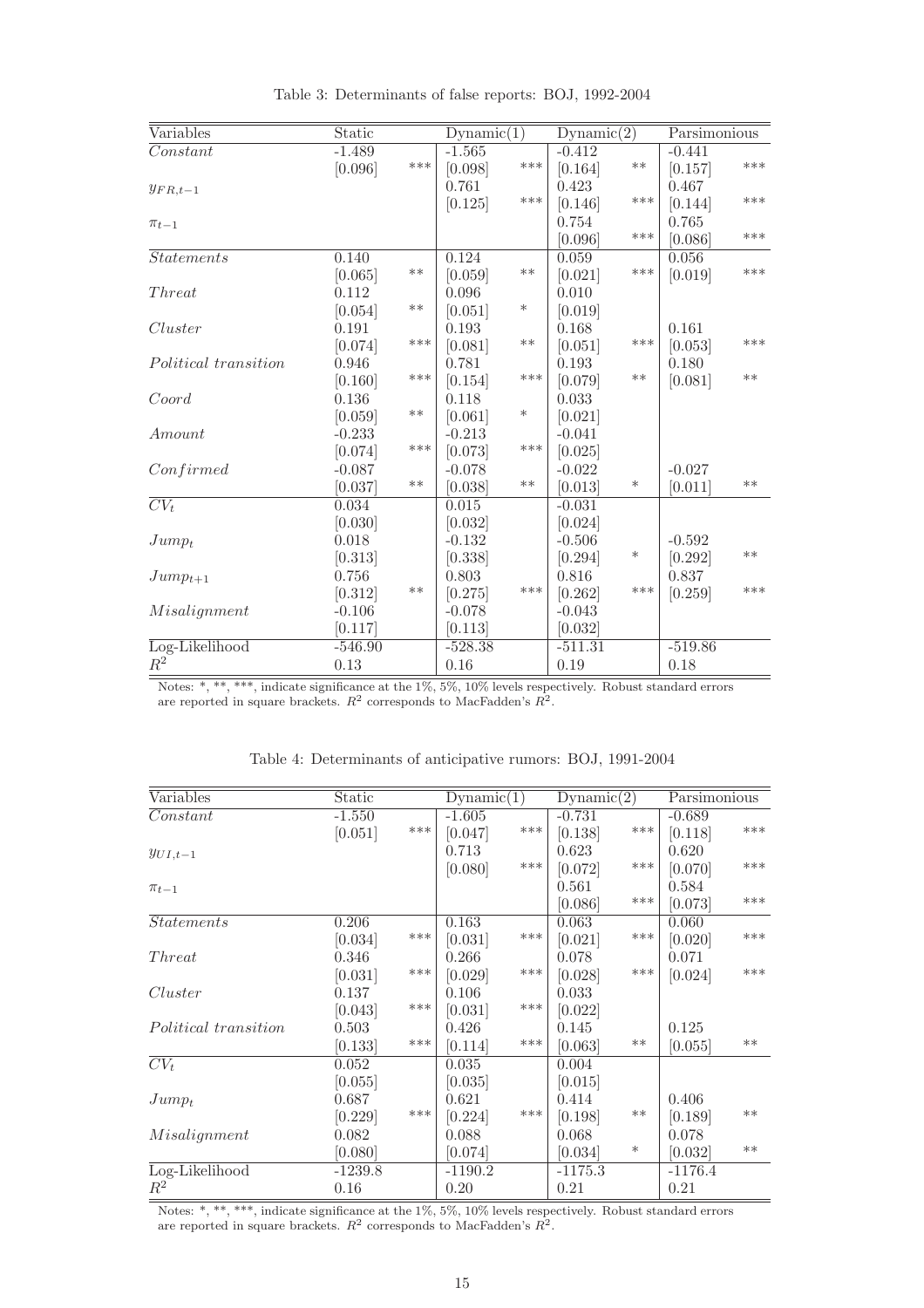## 3.1 CB policy variables

Our estimations succeed on the whole in capturing determinants of intervention rumors. Among the CB policy determinants, there is overwhelming evidence that oral interventions aimed at informing the market of the Japanese authorities' point of view on the level or the volatility of exchange rate (variable Statements) increase the probability of both false reports and anticipative rumors. Furthermore, other things being equal, statements indicating clearly the possibility of a future intervention (Threat) result in a higher probability of anticipative intervention rumors. $^{24}$ 

However, statements aimed at confirming or providing some details of the operation the day it was carried out (Confirmed) have less impact on the occurrence of false reports. This important result means that the way the CB talks to the market can have an impact in terms of rumors. How can this result be explained? As already mentioned, when oral interventions are tools that substitute for actual interventions, the signalling channel states that the quality of the signal sent by the oral intervention is of overwhelming importance identifying its impact on rumors. When the signal is not considered credible or ambiguous by the market, transparency may be counterproductive, increasing speculation and stimulating the emergence of false reports and especially anticipative rumors. This is clearly the case when oral interventions become almost a daily routine or when comments are inconsistent with intervention policy. During the Sakakibara period, oral interventions were frequently used as an autonomous tool to influence the exchange rate, altering the credibility of signals sent by oral interventions and consequently increasing speculation and the emergence of intervention rumors.<sup>25</sup> In the same way, statements clearly indicating the possibility of a future intervention and not followed by an actual intervention are a good example of comments inconsistent with the intervention policy. In contrast, appropriate statements by monetary authorities on their exchange rate policy can be a valuable complementary tool to actual exchange rate operations. As a matter of fact, confirming statements realized by the monetary authorities just after an intervention operation enable the message conveyed by the intervention to be clarified and so decrease uncertainty and rumors about the exchange rate. In accordance with the results of Beine, Janssen, and Lecourt (2006) and Fratzscher (2004), this result suggests that talking to the markets in an appropriate way can remove at least some of the ambiguity that is associated with FX operations.

Our estimations also suggest that successive reported interventions (Cluster) increase the probability of false reports. The fact that CBs tend to intervene in a clustered way might raise traders' awareness of order flows. This leads them to anticipate that the CB will probably intervene in the future, and sometimes to falsely detect the presence of the CB in the market.

However, the way the CB intervenes, captured by the variables *Coord* and *Amount* does not seem to affect the probability of false reports. This result completes that of Beine and Bernal (2006) who find that coordinated interventions are more often detected by market participants.

Finally, we find that political transitions exert a significant positive impact on the probability of both false reports and anticipative rumors. This means that the two periods of political transition in June 1995 (at the arrival of Sakakibara as Minister of Finance) and in January 2003 (at the departure of Kuroda)

 $^{24}$ This variable is insignificant in the false reports model, but it makes less sense for it to explain the probability of false reports than the probability of anticipative rumors.

<sup>&</sup>lt;sup>25</sup>As reported in Table 1, this period of numerous oral interventions is associated with many anticipative rumors.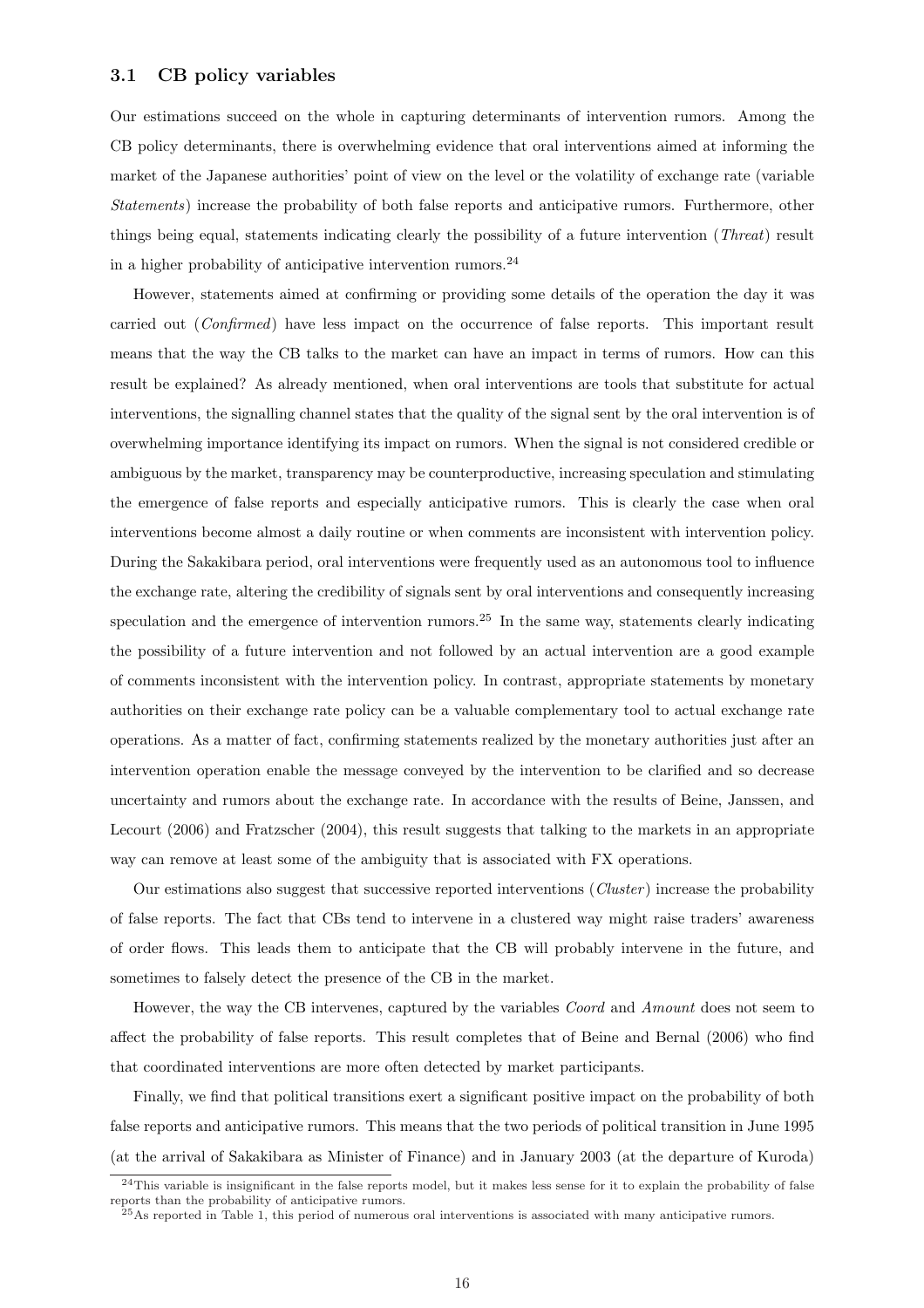were considered as periods of uncertainty by the market, favoring the emergence of both false reports and anticipative rumors.

## 3.2 Market determinants

The results reported in Tables 3 and 4 also reveal some interesting facts about market determinants. First, periods of misalignment result in a higher probability of anticipative rumors (see Table 4). This result is consistent with Ito and Yabu (2006) who find that central banks have a tendency to intervene during periods of misalignment. Importantly, the Japanese authorities have stated in several official statements that they have or had an explicit exchange rate target.

Second, while past volatility, captured by the continuous volatility of the previous day  $(CV_t)$  does not influence the occurrence of either false reports or anticipative rumors, jumps seem to play an important role. Interestingly, contemporaneous jumps  $(Jump_{t+1})$  are strongly associated with false reports while past jumps  $(Jump_t)$  increase the likelihood of anticipative rumors. At this stage we will not attempt an interpretation of the direction of the causality, from jumps to false reports or the reverse. This issue will be discussed in the next section.

The results reported in Table 3 also suggest that days with unexpected jumps are characterized by significantly fewer false reports the next day (see  $Jump<sub>t</sub>$ ). This result is not surprising and is probably related to the nature of the jump series. Indeed, unlike continuous volatility, jumps are unpredictable (i.e. they are not clustered over time). In other words, the probability of having of a jump tomorrow, conditional on a jump today, is almost zero. However, since jumps are associated with false reports, a jump yesterday  $(Jump_t)$  naturally leads to fewer false reports today.

# 4 Testing the reverse causality between jumps and rumors

Do jumps in the spot exchange rate stimulate false rumors of interventions? At this stage in our study we can hardly propose a satisfying answer. Previous results (see Table 3) clearly reflect a contemporaneous correlation between the two events. But did jumps stimulate rumors? Or did rumors create jumps? Presumably, this double causality risks biasing our estimation, jeopardizing the conclusions. Further investigations are necessary to disentangle the two effects and to check the robustness of earlier results. One way to do this consists of identifying the timing of the discontinuities that create jumps ( $\kappa^2$  in Equation (12) of Appendix B). Then, by comparing this timing to the arrival of false reports, we should be able to control the endogeneity problem robustly. Of course, a false report can be repeated several times during the day. Therefore we simply select the first newswire of the day.

To isolate the discontinuities, we used a recent approach developed by Beine, Lahaye, Laurent, Neely, and Palm (2006). The procedure is rather simple. If a day is found to contain one or more significant jumps, we neutralize the highest intra-day return (i.e. we fix it to zero) and re-estimate the realized volatility. We then check whether we still observe a statistically significant jump using the test presented in Equation (15). If we do, we repeat the procedure all over again: we set the second highest intra-day return to zero, re-estimate the jump and so on until the test fails to reject the null hypothesis of no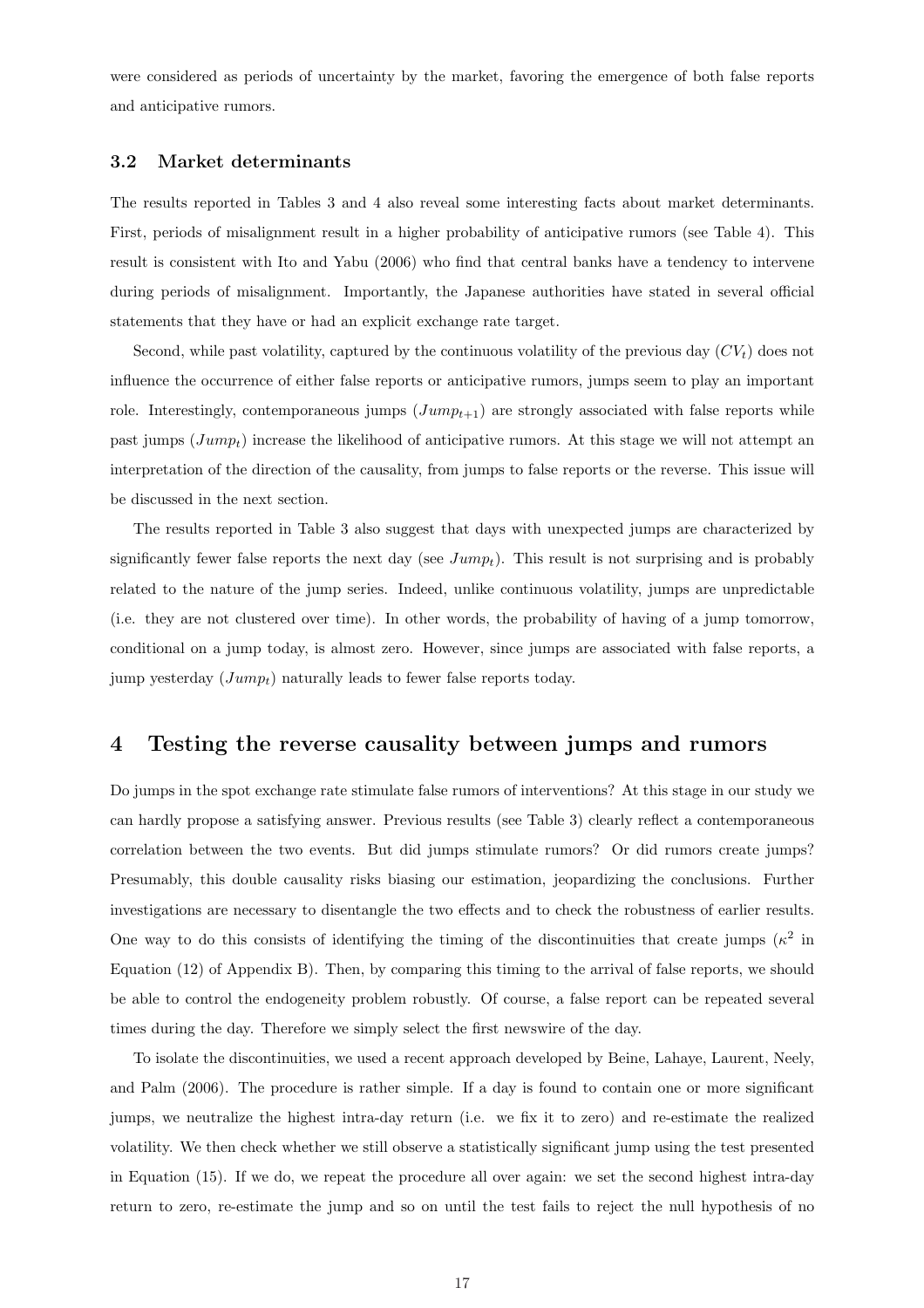jumps. This allows to precisely identify which discontinuities contributed to making  $\sum \kappa^2$  a statistically significant quantity.

Table 5 displays the dates and the timing of both false reports and discontinuities, up to a maximum of four discontinuities per day. As we do not have reliable time stamp data for newswires before 1995, the sample period is restricted to February 1, 1995 to September 30, 2004 (2199 trading days). False reports were issued on 104 trading days whereas jumps occurred on 350 days. There were 23 days with both events. Intra-day patterns highlight two important features. First, there are 14 days with jumps with at least one discontinuity before the false report. This is even more striking for the 10 highest jumps since 8 have at least one discontinuity before the rumors. The second feature is the proximity between a discontinuity and the emergence of false rumors. For example on June 24th, 1998 (first row of Table 5), the main discontinuity occurred at 6.35 GMT and the false rumor at 6.36 GMT. At first glance, this seems rather unlikely. But as we work on 5-minutes scaled data the price can actually move between about 6.30 and 6.35 GMT, whereas the corresponding return is recorded at 6.35 GMT. This leaves between 1 and 6 minutes for the traders to react and for the news (false rumor) to arrive on the screens, which is long enough in financial markets.

As a second example, consider April 3, 1998 (third row of Table 5). The jump is due to two distinct discontinuities, at 1.40 and 5.40 GMT while the first false report occurred at 5.42 GMT, i.e. between 2 and 7 minutes after the second jump. The same month, a jump occurred on the 28th (sixth row). This day is characterized by a single discontinuity at 0.05 GMT while the first false report was recorded at 0.11 GMT.

While all these examples speak in favor of a causality from jumps to false reports, there is at least one strong example calling for a reverse causality link. On January 7, 1999 (second row) the two discontinuities responsible for the jump are recorded at 10.45 and 12.00 GMT while the false report arrived at 10.34 GMT. There is only very weak evidence that jumps are created by rumors: out of 350 days with jumps, only 23 observations are associated with rumors (about 6.5%). Furthermore, out of these 23 observations, 14 rumors arrived after the first discontinuity while for the remaining 9 observations the time between the discontinuities and the emergence of the false rumors was often substantial.

These results favor a causality link from jumps to false rumors, even though most jumps do not cause false reports. To check the robustness of our results (presented in Table 3), we have re-estimated the most parsimonious specification by removing the contemporaneous jumps  $(Jump_{t+1})$  following the false reports (but occurring the same day). Results, not reported here to save space, are robust to this modification.

# 5 Conclusion

The paper is the first attempt at empirical investigation of the effect of a transparent CBI policy on rumors. We examined the actions of the Bank of Japan over the recent period 1991-2004. The Bank of Japan has been the sole major CB that has continued to use foreign exchange interventions as an instrument, its exchange rate policy alternating between transparency and ambiguity. This has favored the dissemination of intervention rumors, i.e. false reports and anticipative rumors.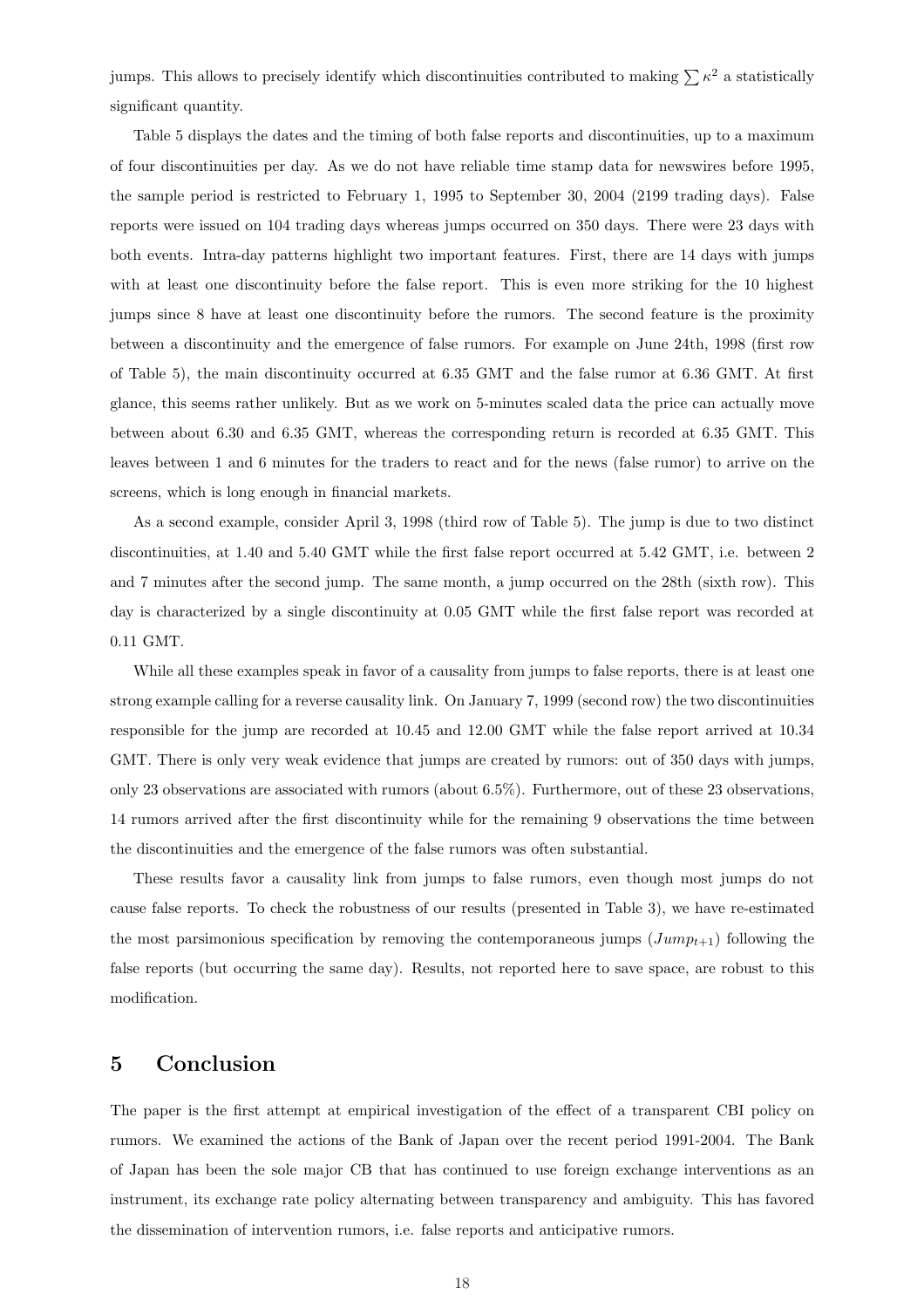| $\overline{\text{Jump}}$ |          | Timing of discontinuities |       |       | Date       | False re- | Position       |
|--------------------------|----------|---------------------------|-------|-------|------------|-----------|----------------|
| size                     |          |                           |       |       |            | ports     |                |
| 1.324                    | $6.35\,$ | 6.40                      | 3.25  | 22.10 | 1998-06-24 | 6.36      | T              |
| 0.731                    | 10.45    | 12.00                     |       |       | 1999-01-07 | 10.34     | $\theta$       |
| 0.724                    | 1.40     | 5.40                      |       |       | 1998-04-03 | 5.42      |                |
| 0.683                    | 3.20     | 3.50                      | 3.55  | 3.40  | 1999-04-16 | 3.58      |                |
| 0.620                    | 0.20     | 23.55                     | 23.25 | 0.05  | 1998-08-12 | 0.39      |                |
| 0.543                    | 0.05     |                           |       |       | 1998-04-28 | 0.11      |                |
| 0.531                    | 9.30     | 13.00                     |       |       | 1997-05-16 | 21.05     | 1              |
| 0.380                    | 23.45    | 12.55                     |       |       | 1995-09-07 | 3.29      | 0              |
| 0.354                    | 7.40     |                           |       |       | 1999-07-15 | 7.42      |                |
| 0.354                    | 0.20     |                           |       |       | 2000-04-17 | 0.27      |                |
| 0.253                    | 2.00     |                           |       |       | 2004-03-31 | 3.44      | 1              |
| 0.228                    | 12.35    |                           |       |       | 1995-10-18 | 2.13      | $\theta$       |
| 0.222                    | 0.05     |                           |       |       | 1995-04-04 | 2.11      |                |
| 0.220                    | 8.55     |                           |       |       | 2001-09-20 | 9.15      | 1              |
| 0.216                    | 19.55    | 23.10                     | 23.05 |       | 1999-08-12 | 15.03     | 0              |
| 0.199                    | 23.55    |                           |       |       | 1997-01-15 | 0.40      | $\theta$       |
| 0.195                    | 1.05     |                           |       |       | 1998-03-18 | 3.51      | 1              |
| 0.102                    | 8.00     |                           |       |       | 1995-02-22 | 1.07      | $\overline{0}$ |
| 0.092                    | 13.35    |                           |       |       | 2003-02-07 | 10.27     | $\overline{0}$ |
| 0.090                    | 12.10    |                           |       |       | 2003-10-15 | 5.45      | $\overline{0}$ |
| 0.086                    | 15.25    |                           |       |       | 1995-09-11 | 21.02     | 1              |
| 0.083                    | 16.10    | 13.35                     | 14.10 | 14.30 | 2003-02-20 | 15.17     | 1              |
| 0.071                    | 18.15    | 18.40                     | 22.20 | 13.35 | 2003-03-28 | 18.08     | $\theta$       |

Table 5: Emergence of CBI false reports and jumps on the JPY/USD from 1995 to 2004

Columns 1 shows the size of the daily jumps  $(\sum \kappa^2)$ . Columns 2, 3, 4 and 5 report the timing of the first four discontinuities creating the jump. They are ranked from the highest discontinuity (column 2) to the lowest (column 5)(the size of the discontinuities that create the jumps are note reported for the sake of clarity). Columns 6 and 7 give the date and time of the (first) false report. Column 7 is one if there is at least one discontinuity before the false report and 0 otherwise.

Using newswire reports, we collected and classified different types of intervention news reports, i.e reported actual interventions, falsely reported interventions (false reports); anticipative reported interventions (unrequited) and oral interventions. We estimated a dynamic-probit model to find the main determinants of intervention rumors in the foreign exchange market. Our analysis includes two sets of explanatory variables, one related to the intervention strategy adopted by the BoJ concerning actual interventions as well as oral interventions, the other related to market factors such as volatility and jumps. We find that the induced effect of transparent CBI policy on market rumors depends on the type of statement issued by officials: oral interventions aimed at informing the market of the Japanese authorities' point of view on the level or the volatility of exchange rates increase the probability of both false reports and unrequited interventions. But statements aimed at confirming or providing some details about the operation the day it was carried out tend to decrease the probability of false reports. This important result suggests that talking to the market in an appropriate way can remove at least some of the ambiguity that is associated with FX operations. This results fits with the previous evidence by Fratzscher (2004) and Beine, Janssen, and Lecourt (2006).

We also find that the intervention strategy adopted by the CB has an impact on the occurrence of intervention rumors. In particular, the fact that CBs tend to intervene in a clustered way leads the market participants to anticipate that the CB will probably intervene in the future and sometimes to detect the presence of the CB in the market which has not actually occurred. However, the way the CB intervenes (alone or in concert with other monetary authorities, with large or small operation) does not influence the probability of false reports.

Another important result concerns the impact of market variables on the probability of rumors. Periods of exchange rate misalignment are found to be associated with the emergence of both types of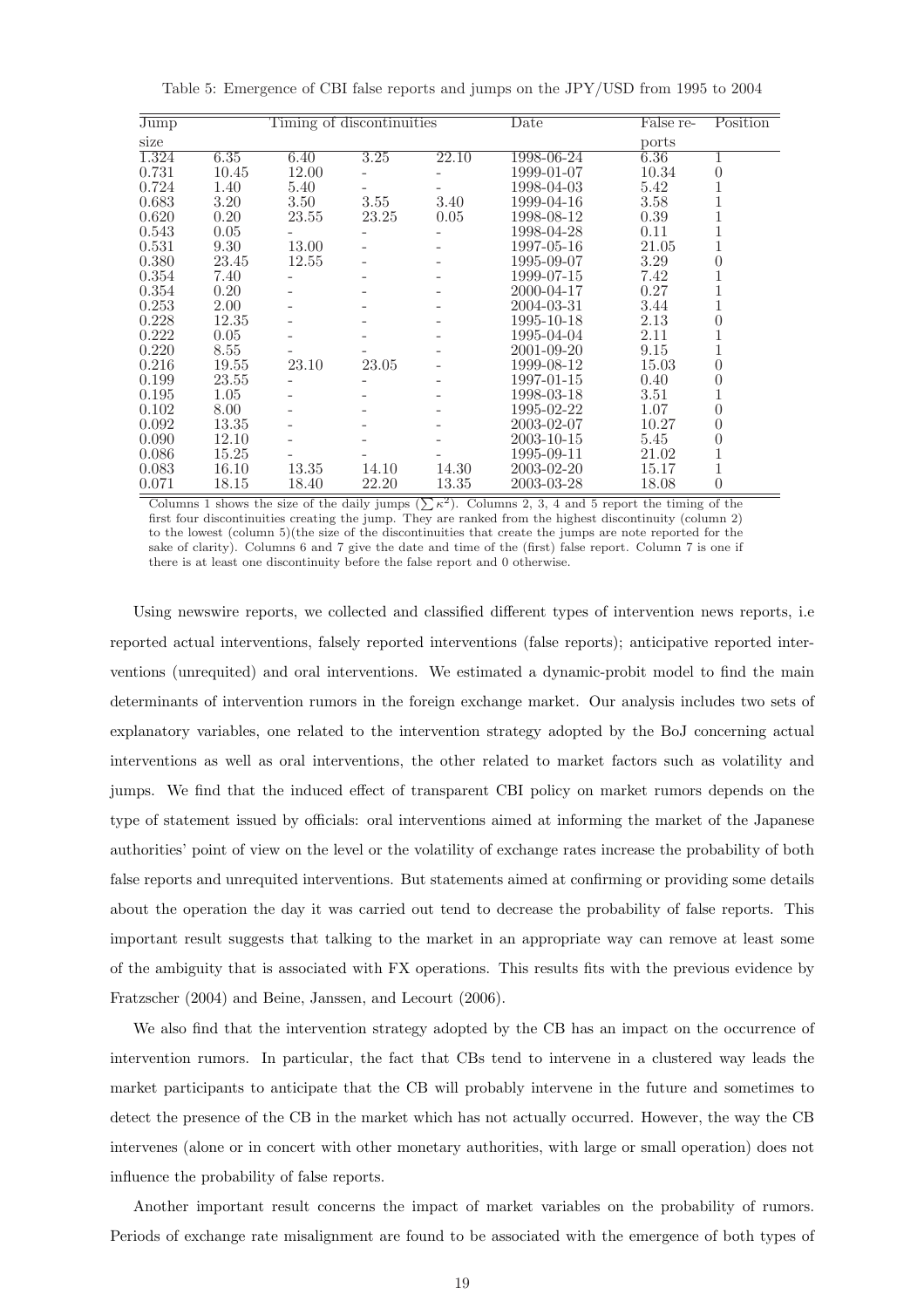rumors. Finally, we have seen that several jumps have been falsely interpreted by the market as the result of a CBI, leading to rumors of interventions.

# References

- Alberola, E., S. Garcia-Cervero, L. Lopez, and A. Ubide (2005): "Quo vadis Euro?," International Finance 0507004, EconWPA.
- ALBEROLA, E., L. HUMBERTO, AND A. UBIDE (2000): "Global Equilibrium Exchange Rates: Euro, Dollar, "Ins, " "Outs," and Other Major Currencies in a Panel Cointegration Framework," Econometric Society World Congress 2000 Contributed Papers 0051, Econometric Society.
- Almekinders, G. J., and S. C. W. Eijffinger (1996): "A Friction Model of Daily Bundesbank and Federal Reserve Intervention," Journal of Banking and Finance, 20, 1365–1380.
- AMATO, J., S. MORRIS, AND H. SHIN (2002): "Communication and Monetary Policy," Oxford Review of Economic Policy, 18, 495–503.
- Andersen, T. G., and T. Bollerslev (1998): "Answering the Skeptics: Yes, Standard Volatility Models do Provide Accurate Forecasts," International Economic Review, 39, 885–905.
- Andersen, T. G., T. Bollerslev, and F. X. Diebold (2005): "Roughing It Up: Including Jump Components in the Measurement, Modeling and Forecasting of Return Volatility," NBER Working Paper 11775.
- BAILLIE, R. T., AND W. P. OSTERBERG (1997): "Why do Central Banks Intervene?," Journal of International Money and Finance, 16, 909–919.
- BAILLIE, R. T., W. P. OSTERBERG, AND O. F. HUMPAGE (2000): "Intervention from an Information Perspective," Journal of International Financial Markets, Institutions and Money, 10, 407–421.
- BARNDORFF-NIELSEN, O., AND N. SHEPHARD (2004): "Power and Bipower Variation with Stochastic Volatility and Jumps (with discussion)," Journal of Financial Econometrics, 2, 1.
- BEINE, M., A. BÉNASSY-QUÉRÉ, AND C. LECOURT (2002): "The Impact of Central Bank Interventions: New Evidence from Figarch Estimations," Journal of International Money and Finance, 21, 115–144.
- BEINE, M., A. BÉNASSY-QUÉRÉ, AND R. MCDONALD (2006): "Do Central Bank Interventions Increase Exchange Rate Forecasts' Heterogeneity? New evidence from Survey Data," Journal of the Japanese and International Economies (forthcoming).
- Beine, M., and O. Bernal (2006): "Why do Central Banks Intervene Secretly?," Journal of International Financial Markets, Institutions and Money (forthcoming).
- Beine, M., G. Janssen, and C. Lecourt (2006): "Should Central Bankers Talk to the FX Market?," DULBEA Working Paper.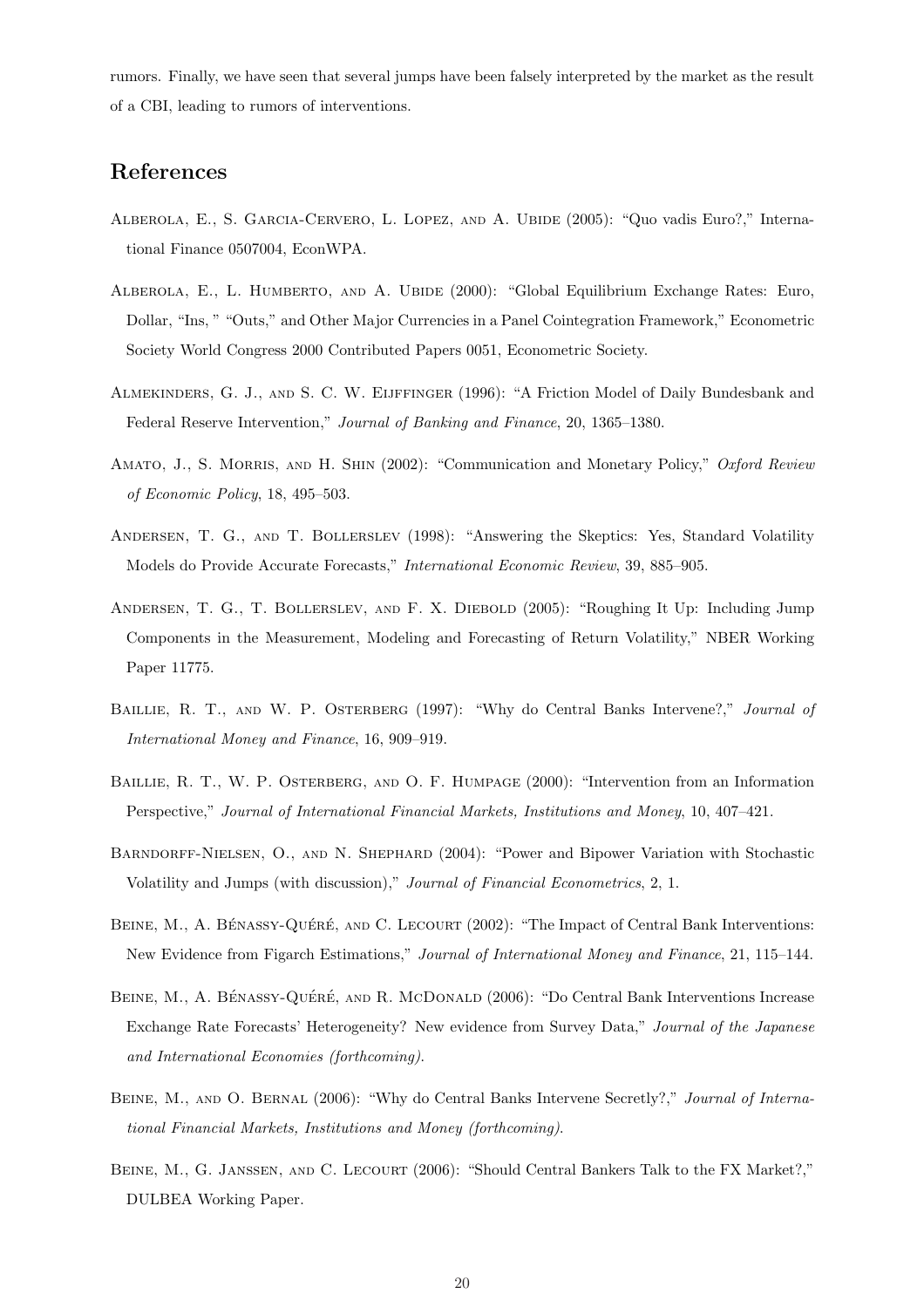- BEINE, M., J. LAHAYE, S. LAURENT, C. NEELY, AND F. PALM (2006): "Central Bank Intervention and Exchange Rate Volatility, Its Continuous and Jump Components," International Journal of Finance and Economics (forthcoming).
- BEINE, M., AND C. LECOURT (2004): "Reported and Secret Interventions in the Foreign Exchange Markets," Financial Research Letters, 4, 215–225.
- BÉNASSY-QUÉRÉ, A., A. LAHRÈCHE-REVIL, AND V. MIGNON (2006): "World-consistent Equilibrium Exchange Rates," CEPII Working Paper (forthcoming).
- BHATTACHARYA, U., AND P. WELLER (1997): "The Advantage to Hiding One's Hand: Speculation and Central Bank Intervention in the Foreign Exchange Market," Journal of Monetary Economics, 39, 251–277.
- Black, F. (1986): "Noise," Journal of Finance, 41, 529–543.
- Chiu, P. (2003): "Transparency Versus Constructive Ambiguity in Foreign Exchange Intervention," BIS Working Papers No. 144.
- DE HAAN, J., AND F. AMTENBRINK (2003): "A Non-Transparent European Central Bank? Who is to blame?," Mimeo.
- de Jong, R., and T. Woutersen (2003): "Dynamic Time Series Binary Choice," Mimeo.
- Dominguez, K. (1993): "Does Central Bank Intervention Increase the Volatility of Foreign Exchange Rates?," NBER Working Paper No. 4532.
- (1998): "Central Bank Intervention and Exchange Rate Volatility," Journal of International Money and Finance, 17, 161–190.
- (2006): "When Do Central Bank Interventions Influence Intra-Daily and Longer-Term Exchange Rate Movements?," Journal of International Money and Finance (forthcoming).
- DOMINGUEZ, K., AND F. PANTHAKI (2005): "The Influence of Actual and Unrequited Interventions," Mimeo, University of Michigan.
- Edison, H. (1993): "The Effectiveness of Central Bank Intervention: A Survey of the Literature after 1982," Princeton University, Special Papers in International Economics No. 18.
- Enoch, C. (1998): "Transparency in Central Bank Operations in the Foreign Exchange Market," IMF Working Paper.
- Estrella, A., and A. P. Rodrigues (1998): "Consistent Covariance Matrix Estimation in Probit Models with Autocorrelated Errors," Federal Reserve Bank of New York Staff Report 39.
- Evans, M. D. D., and R. K. Lyons (1999): "Order Flow and Exchange Rate Dynamics," Journal of Political Economy, 110, 170–180.
- FATUM, R., AND M. HUTCHINSON (2002): "ECB Foreign Exchange Intervention and the Euro: Institutional Framework, News and Intervention," Open Economies Review, 13, 413–425.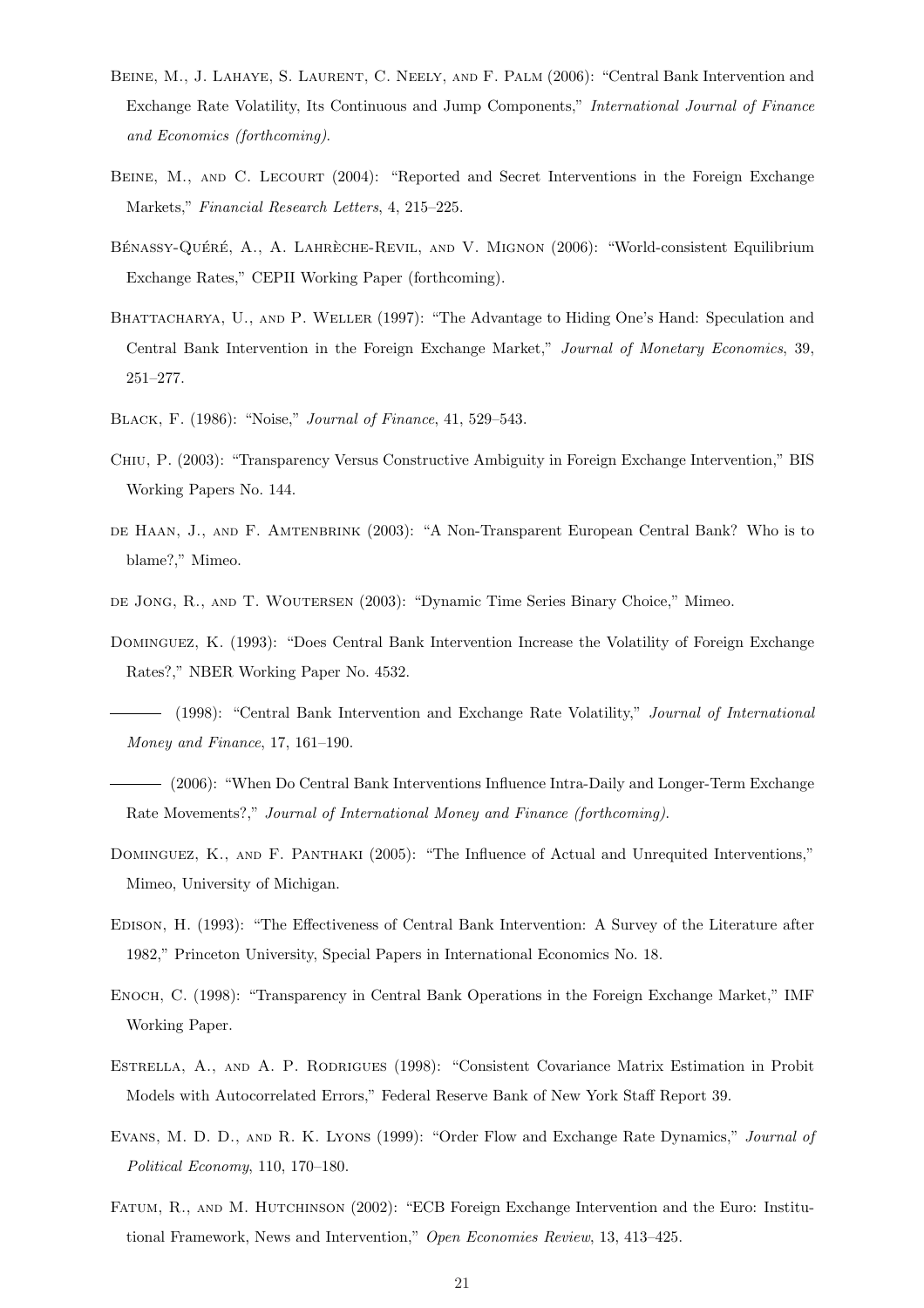Fratzscher, M. (2004): "Communication and Exchange Rate Policy.," ECB Working Papers No. 363.

- FRENKEL, M., C. PIERDZIOCH, AND G. STADTMANN (2005): "Japanese and U.S Interventions in the Yen/U.S. dollar Market: Estimating the Monetary Authories Reaction Functions.," Quarterly Review of Economics and Finance, 45, 680–698.
- Geraats, P. (2002): "Central Bank Transparency," Economic Journal, 112, 532–565.
- GNABO, J., AND C. LECOURT (2005): "How Transparent is the Intervention Exchange Rate Policy of the Bank of Japan?," SSRN Working Paper 839188.
- HUANG, X., AND G. TAUCHEN (2005): "The Relative Contribution of Jumps to Total Price Variation," Journal of Financial Econometrics, 3, 456–499.
- Humpage, O. F. (2000): "U.S. Intervention: Assessing the Probability of Success," Journal of Money Credit and Banking, 31, 731–747.

(2003): "Government Intervention in the Foreign Exchange Market," Reserve Bank of Cleveland Working Paper 03-15.

- Hung, J. H. (1997): "Intervention Strategies and Exchange Rate Volatility: A Noise Trading Perspective," Journal of International Money and Finance, 16, 779–793.
- ITO, H., AND T. YABU (2006): "What Prompts Japan to Intervene in the Forex Market? A New Approach to a Reaction Function," Journal of International Money and Finance (forthcoming).
- Ito, T. (2006): "Myths and Reality of Foreign Exchange Interventions: An Application to Japan," Mimeo.
- JANSEN, D., AND J. DE HAAN (2005): "Talking Heads: the Effects of ECB Statements on the Euro-Dollar Exchange Rate," Journal of International Money and Finance, 24, 343–361.
- Kauppi, H., and P. Saikkonen (2006): "Predicting U.S. Recessions with Dynamic Binary Response Models," Working Paper.
- Klein, M. W. (1993): "The Accuracy of Reports of Foreign Exchange Intervention," Journal of International Money and Finance, 12, 644–653.
- LeRoy, S. F., and R. D. Porter (1981): "The Present-Value Relation: Tests Based on Implied Variance Bounds," Econometrica, 49, 555–574.
- MORRIS, S., AND H. S. SHIN (2002): "The Social Value of Public Information," American Economic Review, 92, 1521–1534.
- Neely, C. J. (2005): "An Analysis of Recent Studies of the Effect of Foreign Exchange Intervention," Federal Reserve Bank Of Saint Louis Working Paper.
- Oberlechner, T., and S. Hocking (2004): "Information Sources, News and Rumors in Financial Markets: Insights into the Foreign Exchange Market," Journal of Economic Psychology, 25, 407–424.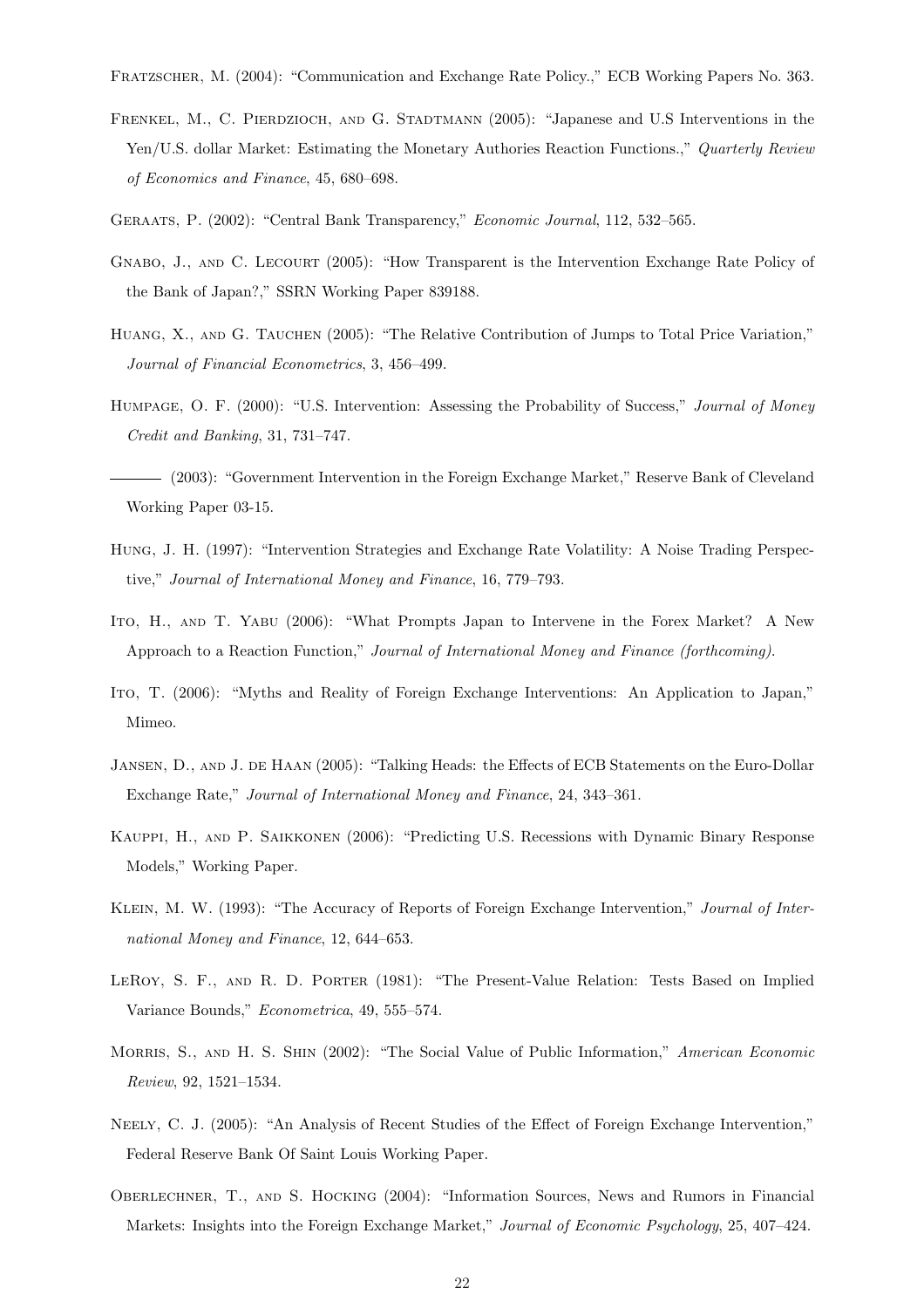- POIRIER, D. J., AND P. A. MONTGOMERY (1988): "Probit with Dependent Observation," Review of Economic Studies, 55, 593–614.
- POPPER, H., AND J. D. MONTGOMERY (2001): "Information Sharing and Central Bank Intervention in the Foreign Exchange Market," Journal of International Economics, 55, 295–316.
- Sarno, L., and M. Taylor (2001): "Official Intervention in the Foreign Exchange Market: Is it Effective and, if so, How does it Work?," Journal of Economic Literature, 39, 839–868.
- SCHINDLER, M. P. (2003): "Rumours in Financial Markets: Survey on How they Evolve, Spread and are Traded On," Institute for Empirical Research in Economics University of Zurich, Working Paper No 159.
- Vitale, P. (1999): "Sterilized Central Bank Intervention in the Foreign Exchange Market," Journal of International Economics, 49, 689–712.
- Winkler, B. (2002): "Which Kind of Transparency? On the Need for Clarity in Monetary Policy-Making," ECB Working Papers No. 26.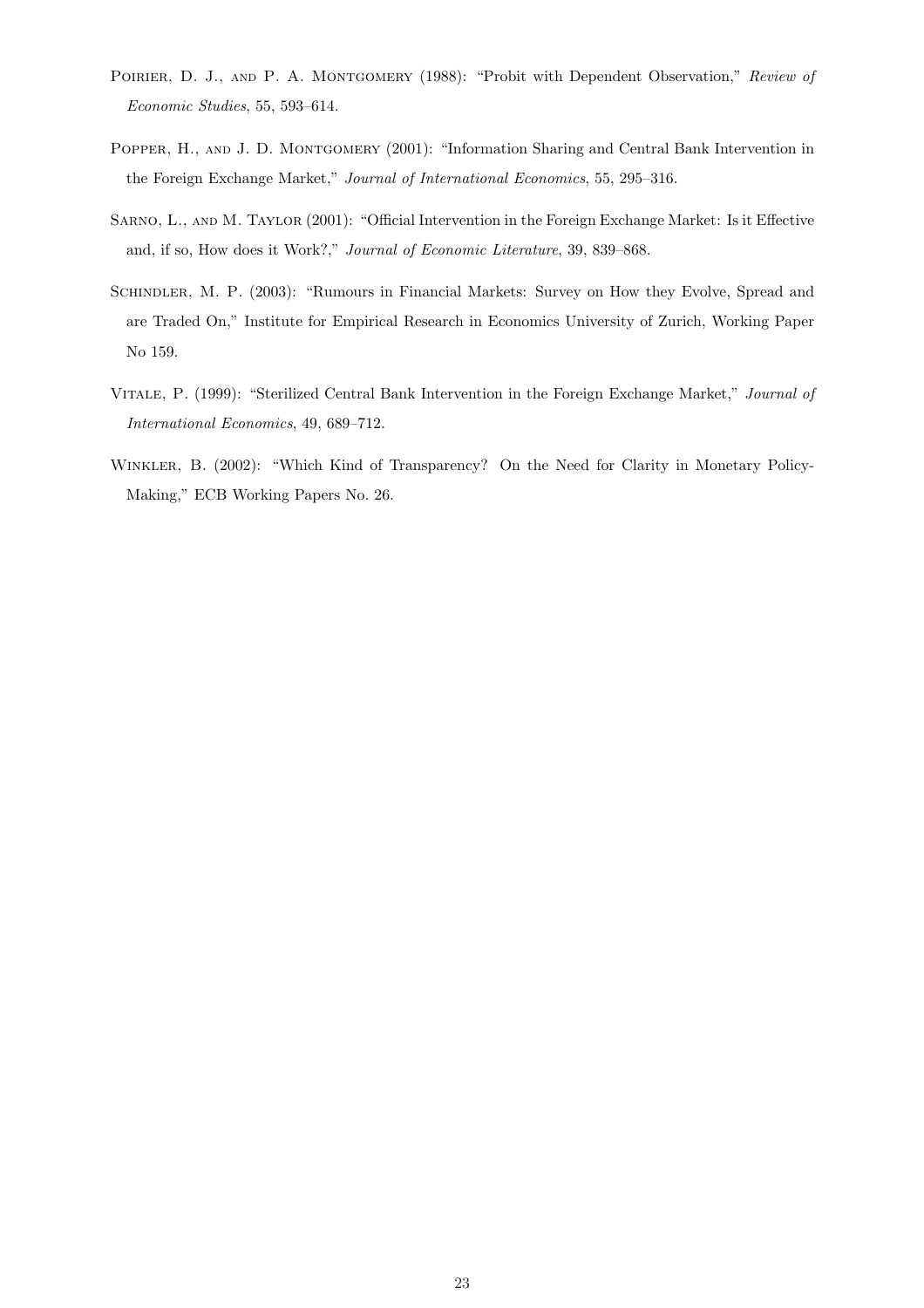# A Example of newswires for data collection

| Date               | Source           | Relevant text of the news report                                               |
|--------------------|------------------|--------------------------------------------------------------------------------|
| March 19, 1993     | Reuters          | " dealers feared the Bank of Japan (BOJ) may intervene to                      |
|                    |                  | buy dollars for yen if the dollar's downward spiral continues $(\dots)$        |
|                    |                  | In the morning, Finance Minister Yoshiro Hayashi said Japan will take          |
|                    |                  | appropriate steps at the right time to stabilise the currency market."         |
| February 20, 1993  | Reuters          | "Japan may act to stem rapid yen rise, dealers say. $(\dots)$ The              |
|                    |                  | rise of Japan's currency to record highs against the dollar could trigger      |
|                    |                  | intervention to halt further gains, currency dealers here said on              |
|                    |                  | Saturday."                                                                     |
| September 18, 1995 | Reuters          | "In addition, the Bank of Japan is widely expected to intervene"               |
|                    |                  | aggressively on Wednesday to prop up the dollar against the yen and            |
|                    |                  | magnify the impact of the stimulus package on the currency market."            |
| June 26, 2000      | Dow <i>Jones</i> | "But nervousness in the market about possible intervention by the              |
|                    |                  | <b>BOJ</b> and other central banks is increasing, particularly because of per- |
|                    |                  | ceptions that an unchecked dollar rise would make last week's inter-           |
|                    |                  | vention look like a failure - something monetary officials want to             |
|                    |                  | $avoid, \, dealers \, said \, \ldots$                                          |

Table 6: Sample of news reports used to build the anticipative rumor variable

Note: The news reports in this table clearly indicate that the market is expecting an intervention in the near future.

| Source    | Relevant text of the news report                                               |
|-----------|--------------------------------------------------------------------------------|
| Reuters   | "The BOJ appeared to have bought dollars twice at just below                   |
|           | 105 yen in Tokyo morning trade, then at $104.65$ yen or just above in          |
|           | the afternoon, overwhelming exporter sales at peaks."                          |
| Reuters   | "But the dollar recovered somewhat in Tokyo trade this morning, helped         |
|           | by the Bank of Japan's dollar-buying intervention."                            |
| Reuters   | "Market attention was focused on action in dollar/yen amid talk of in-         |
|           | tervention by the Bank of Japan. Rumours that the BOJ was buying               |
|           | <b>dollar for yen in Tokyo</b> boosted the dollar to 121.30 yen from a low     |
|           | of 120.27."                                                                    |
| Dow Jones | "The currency reversed direction abruptly however, after Eisuke Sakak-         |
|           | <b>ibara</b> , the Japanese deputy finance minister for international affairs, |
|           | <b>threatened 'decisive action'</b> to counter the yen's weakness. Simultane-  |
|           | ously the Bank of Japan entered the market selling U.S. dollars,               |
|           | according to traders, sending the yen, and Southeast Asian currencies,         |
|           | sharply higher."                                                               |
|           |                                                                                |

Table 7: Sample of news reports used to build the false reports of intervention variable

Note: The news reports in this table clearly indicate that the market perceived an intervention whereas official data show that no interventions were conducted during these days.

# B Realized volatility, bi-power variation and jumps

Let  $p(t)$  be a logarithmic asset price at time t, i.e. the JPY/USD exchange rate in our study. Consider the continuous-time jump diffusion process

$$
dp(t) = \mu(t)dt + \sigma(t)dW(t) + \kappa(t)dq(t), \qquad 0 \le t \le T
$$
\n<sup>(6)</sup>

where  $\mu(t)$  is a continuous and locally bounded variation process,  $\sigma(t)$  is a strictly positive stochastic volatility process with a sample path that is right continuous and has well defined limits,  $W(t)$  is a standard Brownian motion, and  $q(t)$  is a counting process with intensity  $\lambda(t)$  ( $P[dq(t) = 1] = \lambda(t)dt$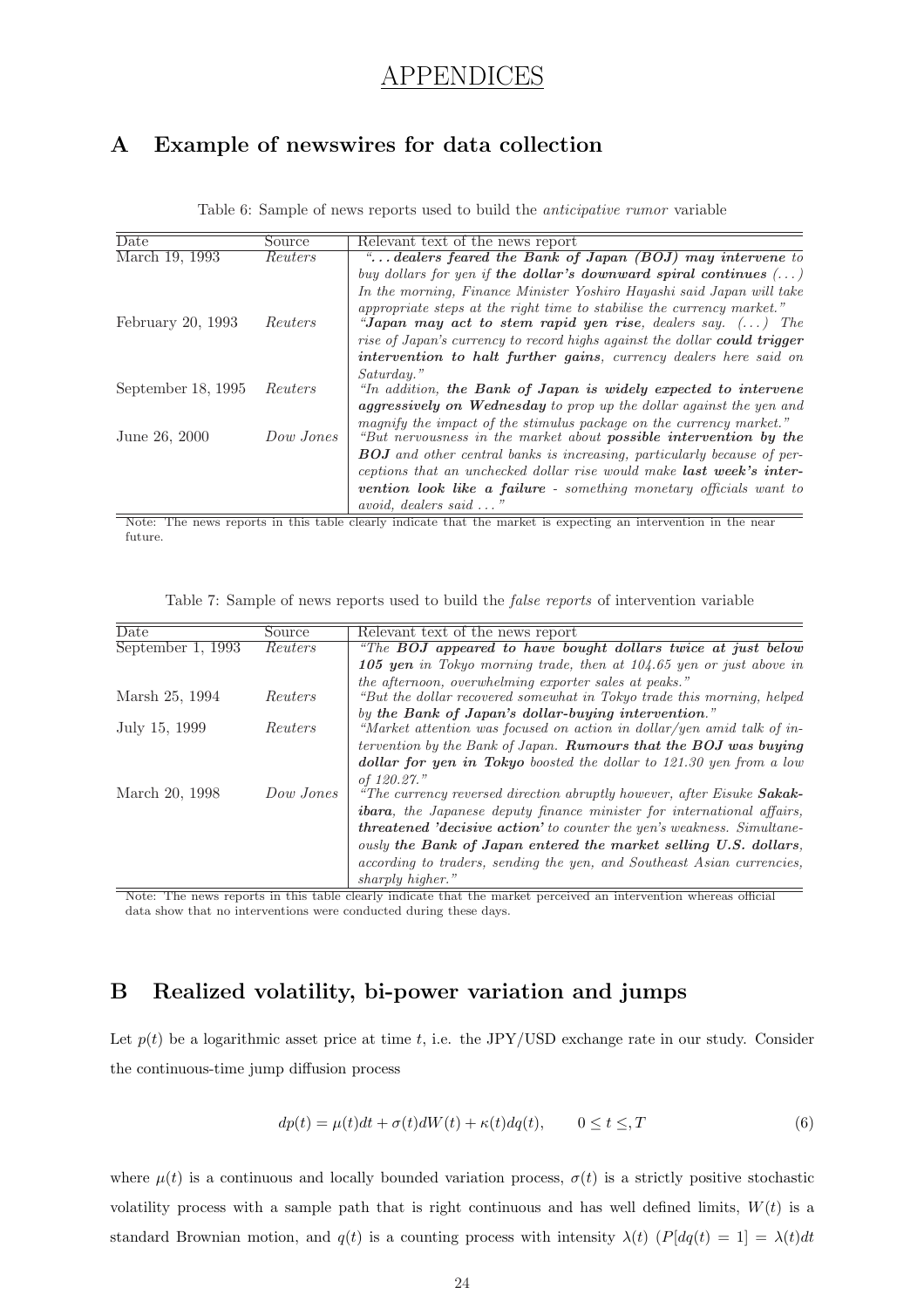and  $\kappa(t) = p(t) - p(t-)$  is the size of the jump in question). The quadratic variation for the cumulative process  $r(t) \equiv p(t) - p(0)$  is the integrated volatility of the continuous sample path component plus the sum of the  $q(t)$  squared jumps that occurred between time 0 and time t:

$$
[r,r]_t = \int_0^t \sigma^2(s)ds + \sum_{0 < s \le t} \kappa^2(s). \tag{7}
$$

Now, let us define the daily realized volatility as the sum of the corresponding intra-daily squared returns:<sup>26</sup>

$$
RV_{t+1}(\Delta) \equiv \sum_{j=1}^{1/\Delta} r_{t+j\Delta,\Delta}^2,
$$
\n(8)

where  $r_{t,\Delta} \equiv p(t) - p(t - \Delta)$  is the discretely sampled  $\Delta$ -period return.<sup>27</sup> So 1/ $\Delta$  is the number of intra-daily periods (288 in our application).

Barndorff-Nielsen and Shephard (2004) show that the realized volatility converges uniformly in probability to the increment of the quadratic variation process as the sampling frequency of the returns increases  $(\Delta \rightarrow 0)$ :

$$
RV_{t+1}(\Delta) \to \int_{t}^{t+1} \sigma^2(s)ds + \sum_{t < s \le t+1} \kappa^2(s). \tag{9}
$$

In other words, the realized volatility is a consistent estimate of the integrated volatility as long as there are no jumps.

In order to disentangle the continuous and the jump components of realized volatility, we need to consistently estimate the integrated volatility, even in the presence of jumps in the process. This is done using the asymptotic results of Barndorff-Nielsen and Shephard (2004). The realized bi-power variation is defined as the sum of the product of adjacent absolute intradaily returns standardized by a constant:<sup>28</sup>

$$
BV_{t+1}(\Delta) \equiv \mu_1^{-2} (1 - 2\Delta)^{-1} \sum_{j=3}^{1/\Delta} |r_{t+j\Delta,\Delta}| |r_{t+(j-2)\Delta,\Delta}|,\tag{10}
$$

where  $\mu_1 \equiv$ p  $2/\pi \simeq 0.79788$ 

For  $\Delta \rightarrow 0$ 

$$
BV_{t+1}(\Delta) \to \int_{t}^{t+1} \sigma^2(s)ds \tag{11}
$$

Then the contribution of jumps can be isolated for  $\Delta \to 0$ 

$$
RV_{t+1}(\Delta) - BV_{t+1}(\Delta) \to \sum_{t < s \le t+1} \kappa^2(s) \tag{12}
$$

and imposing non-negativity on the empirical measurement, we have:

$$
J_{t+1}(\Delta) \equiv max[RV_{t+1}(\Delta) - BV_{t+1}(\Delta), 0].
$$
\n(13)

<sup>&</sup>lt;sup>26</sup>The realized volatility for day t is usually denoted  $RV_{t+1}(\Delta)$  and not  $RV_t(\Delta)$  because it is only computable at the end day  $t$  (i.e. in  $t + 1$ ).

 $27W$ e use the same notation as Andersen, Bollerslev, and Diebold (2005) and normalize the daily time interval to unity. We drop the  $\Delta$  subscript for daily returns:  $r_{t+1,1} \equiv r_{t+1}$ .

<sup>28</sup>Following Andersen, Bollerslev, and Diebold (2005), we use a modified staggered realized bi-power variation measure to tackle first order autocorrelation due to microstructure noise issues.